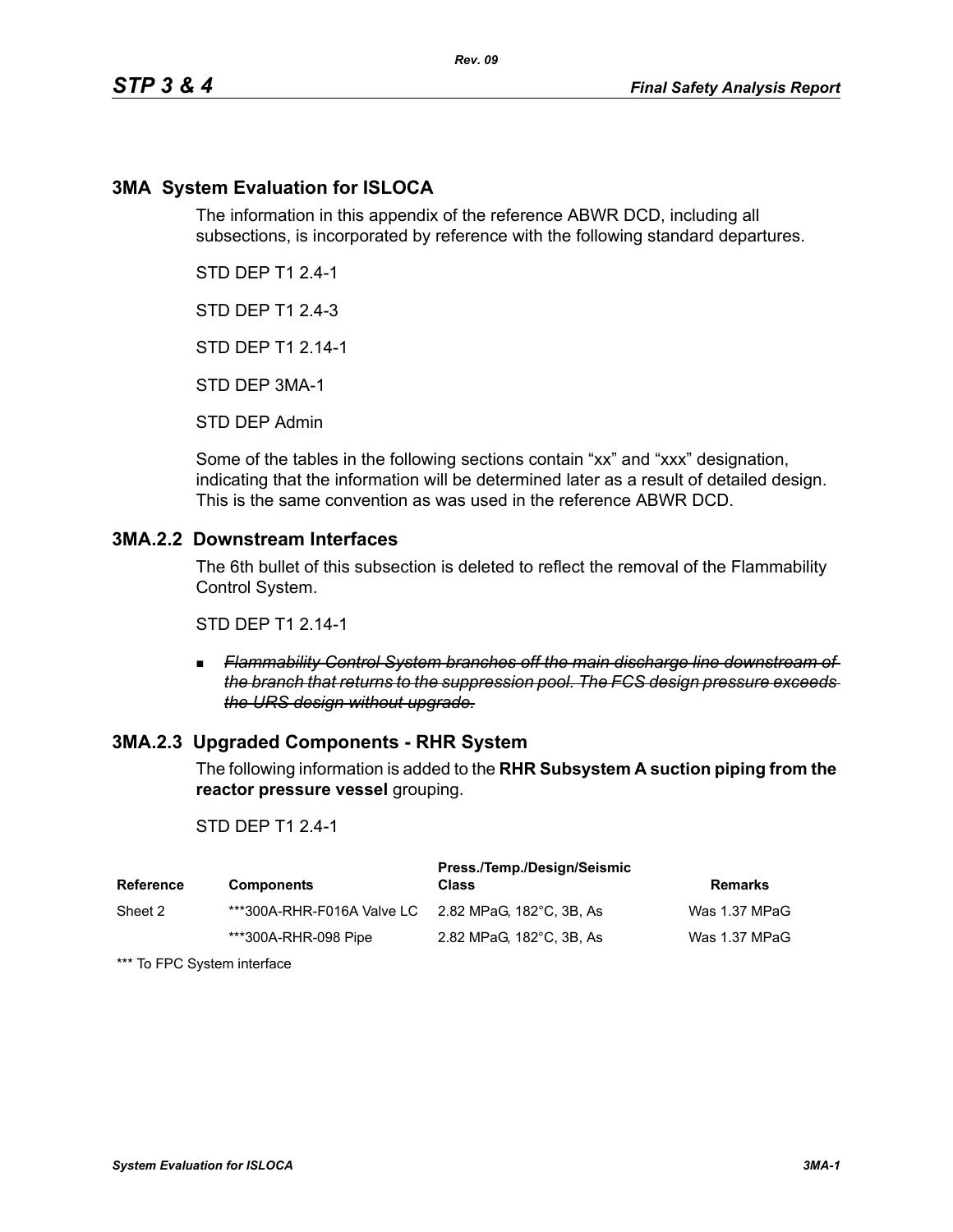### STD DEP 3MA-1

**RHR Subsystem A suction piping from the suppression pool.**

| <b>Reference</b> | <b>Components</b>   | Press./Temp./Design/<br><b>Seismic Class</b> | Remarks       |
|------------------|---------------------|----------------------------------------------|---------------|
| Sheet 3          | 20A-RHR-042 Pipe    | 2.82 MPaG. 182°C. 3B. As                     | Was 1.37 MPaG |
|                  | 20A-RHR-F061A Valve | 2.82 MPaG, 182°C, 3B, As                     | Was 1.37 MPaG |

**RHR Subsystem A suction piping from the reactor pressure vessel.**

| Reference |                                     | Press./Temp./Design/     |               |
|-----------|-------------------------------------|--------------------------|---------------|
|           | <b>Components</b>                   | <b>Seismic Class</b>     | Remarks       |
| Sheet 3   | <del>50A 2</del> 0A-RHR-F712A Valve | 2.82 MPaG. 182°C. 3B. As | Was 1.37 MPaG |

**RHR Subsystem A discharge fill pump suction piping from the suppression pool.**

| <b>Reference</b> | <b>Components</b>        | Press./Temp./Design/<br><b>Seismic Class</b> | <b>Remarks</b> |
|------------------|--------------------------|----------------------------------------------|----------------|
| Sheet 3          | 25A-RHR-709 Pipe         | 2.82 MPaG, 182°C, 3B, As                     | Was 1.37 MPaG  |
|                  | 25A-RHR-F718A Valve      | 2.82 MPaG, 182°C, 3B, As                     | Was 1.37 MPaG  |
|                  | 25A-RHR-F719A Valve      | 2.82 MPaG, 182°C, 3B, As                     | Was 1.37 MPaG  |
|                  | 25A-RHR-PX013A Press.Pt. | 2.82 MPaG, 182°C, 3B, As                     | Was 1.37 MPaG  |

**RHR Subsystem A discharge from relief valves and test line valve directly to the suppression pool without restriction.**

| <b>Reference</b> | <b>Components</b>   | Press./Temp./Design/<br><b>Seismic Class</b> | Remarks   |
|------------------|---------------------|----------------------------------------------|-----------|
| Sheet 3          | 20A-RHR-041 Pipe    | 0.310 MPaG, 104°C, 3B, As                    | No Change |
|                  | 20A-RHR-060A Valve  | 0.310 MPaG, 104°C, 3B, As                    | No Change |
| Sheet 2          | 250A-RHR-055A Valve | 0.310 MPaG, 104°C, 3B, As                    | No Change |

**RHR Subsystem B suction piping from the suppression pool.**

| Reference | <b>Components</b>  | Press./Temp./Design/<br><b>Seismic Class</b> | Remarks       |
|-----------|--------------------|----------------------------------------------|---------------|
| Sheet 4   | 20A-RHR-152 Pipe   | 2.82 MPaG, 182°C, 3B, As                     | Was 1.37 MPaG |
|           | 20A-RHR-061B Valve | 2.82 MPaG, 182°C, 3B, As                     | Was 1.37 MPaG |

**RHR Subsystem B discharge fill pump suction piping from the suppression pool.**

| <b>Reference</b> | <b>Components</b>        | Press./Temp./Design/<br><b>Seismic Class</b> | <b>Remarks</b> |
|------------------|--------------------------|----------------------------------------------|----------------|
| Sheet 4          | 25A-RHR-123 Pipe         | 2.82 MPaG, 182°C182°C, 3B,<br>As             | Was 1.37 MPaG  |
|                  | 25A-RHR-741 Pipe         | 2.82 MPaG, 182°C, 3B, As                     | Was 1.37 MPaG  |
|                  | 25A-RHR-F718B Valve      | 2.82 MPaG, 182°C, 3B, As                     | Was 1.37 MPaG  |
|                  | 25A-RHR-F719B Valve      | 2.82 MPaG, 182°C, 3B, As                     | Was 1.37 MPaG  |
|                  | 25A-RHR-PX013B Press.Pt. | 2.82 MPaG, 182°C, 3B, As                     | Was 1.37 MPaG  |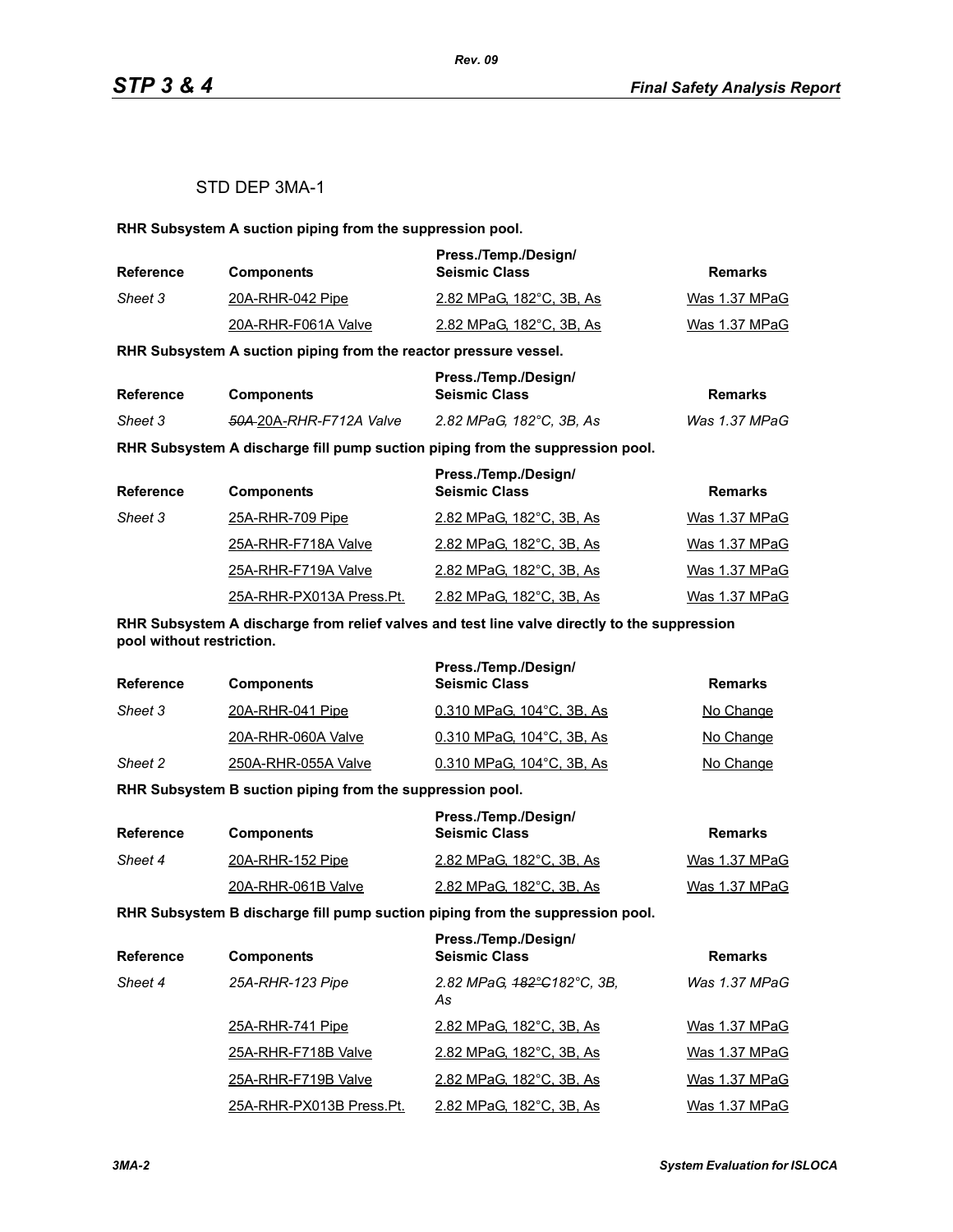**RHR Subsystem C suction piping from the suppression pool.**

| Reference | <b>Components</b>   | Press./Temp./Design/<br><b>Seismic Class</b> | Remarks       |
|-----------|---------------------|----------------------------------------------|---------------|
| Sheet 6   | 20A-RHR-255 Pipe    | 2.82 MPaG, 182°C, 3B, As                     | Was 1.37 MPaG |
|           | 20A-RHR-F061C Valve | 2.82 MPaG, 182°C, 3B, As                     | Was 1.37 MPaG |

**RHR Subsystem B discharge from relief valves and test line valve directly to the suppression pool without restriction.**

| Reference | <b>Components</b>   | Press./Temp./Design/<br><b>Seismic Class</b> | Remarks   |
|-----------|---------------------|----------------------------------------------|-----------|
| Sheet 4   | 20A-RHR-151 Pipe    | 0.310 MPaG, 104°C, 3B, As                    | No Change |
|           | 20A-RHR-060B Valve  | 0.310 MPaG, 104°C, 3B, As                    | No Change |
| Sheet 2   | 250A-RHR-055B Valve | 0.310 MPaG, 104°C, 3B, As                    | No Change |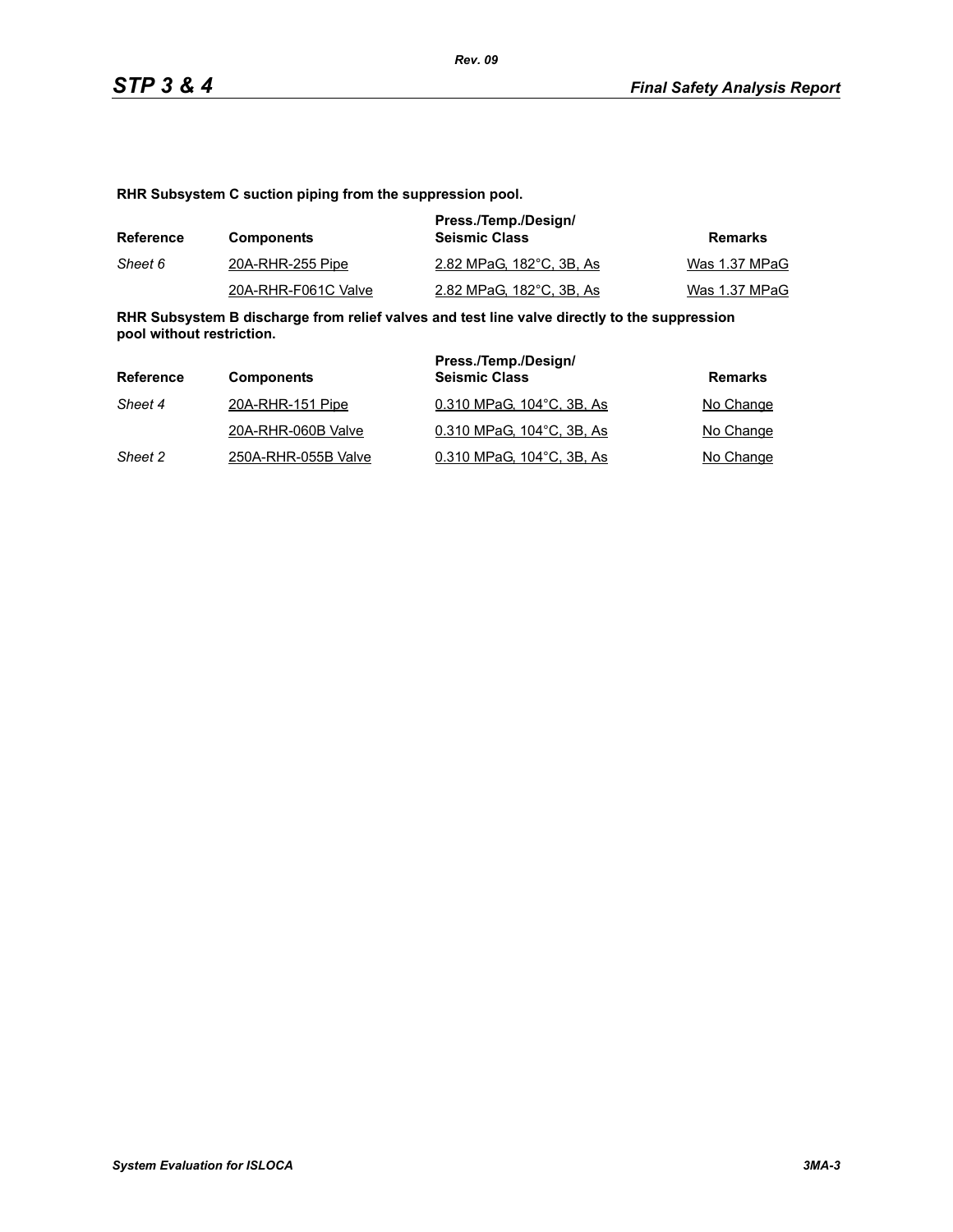**RHR Subsystem B interface with Radwaste System.**

| Reference | <b>Components</b>                                    | Press./Temp./Design/<br><b>Seismic Class</b> | <b>Remarks</b> |
|-----------|------------------------------------------------------|----------------------------------------------|----------------|
| Sheet 4   | 150A-RHR-023 Pipe                                    | 3.43 MPaG, 66°C, 3B, As                      | No Change      |
|           | 150A-RHR-230 Pipe                                    | 3.43 MPaG, 66°C, 3B, As                      | No Change      |
|           | 150A-RHR-129 Pipe                                    | 3.43 MPaG, <del>182</del> 66°C, 3B, As       | No Change      |
|           | 150A-RHR-FE012B Flow El.                             | 3.43 MPaG, 66°C, 3B, As                      | No Change      |
|           | 20A-RHR-739 Pipe                                     | 3.43 MPaG, 66°C, 3B, As                      | No Change      |
|           | 20A-RHR-740 Pipe                                     | 3.43 MPaG, 66°C, 3B, As                      | No Change      |
|           | 20A-RHR-714B Valve                                   | 3.43 MPaG, 66°C, 3B, As                      | No Change      |
|           | 20A-RHR-715B Valve                                   | <u>3.43 MPaG, 66°C, 3B, As</u>               | No Change      |
|           | 20A-RHR-716B Valve                                   | 3.43 MPaG, 66°C, 3B, As                      | No Change      |
|           | 20A-RHR-717B Valve                                   | 3.43 MPaG, 66°C, 3B, As                      | No Change      |
|           | 20A-RHR-FT012B Press. Trans. 3.43 MPaG, 66°C, 3B, As |                                              | No Change      |
|           | 100A-RHR-146 Pipe                                    | 3.43 MPaG, 66°C, 3B, As                      | No Change      |
|           | 100A-RHR-F052B Valve                                 | 3.43 MPaG, 66°C, 3B, As                      | No Change      |
|           | 200A-LCW-CSSS Pipe                                   | 0.981 MPaG, 66°C, 4D, B                      | No Change      |
|           | 200A-LCW-GSSS Valve LO                               | 0.981 MPaG, 66°C, 4D, B                      | No Change      |
|           | 200A-LCW-CSSS AO Valve                               | 0.981 MPaG, 66°C, 4D, B                      | No Change      |
|           | 200A-LCW-GSSS Valve LO                               | 0.981 MPaG, 66°C, 4D, B                      | No Change      |
|           | 200A-LCW-GSSS AO Valve                               | 0.981 MPaG, 66°C, 4D, B                      | No Change      |
|           | 200A-LCW-SS Valve LO                                 | 0.981 MPaG, 66°C, 4D, B                      | No Change      |
|           | 200A-LCW-SS AO Valve                                 | 0.981 MPaG, 66°C, 4D, B                      | No Change      |
|           | * LCW Collector Tank C                               | 0 MPaG, 66°C, 4D, B                          | No Change      |
|           | 200A-LCW-SS Valve LO                                 | 0.981 MPaG, 66°C, 4D, B                      | No Change      |
|           | 200A-LCW-SS AO Valve                                 | 0.981 MPaG, 66°C, 4D, B                      | No Change      |
|           | * LCW Collector Tank D                               | 0 MPaG, 66°C, 4D, B                          | No Change      |

**RHR Subsystem C discharge fill pump suction piping from the suppression pool.**

| <b>Reference</b> | <b>Components</b>        | Press./Temp./Design/<br><b>Seismic Class</b> | <b>Remarks</b> |
|------------------|--------------------------|----------------------------------------------|----------------|
| Sheet 6          | 25A-RHR-770 Pipe         | 2.82 MPaG, 182°C, 3B, As                     | Was 1.37 MPaG  |
|                  | 25A-RHR-F718C Valve      | 2.82 MPaG, 182°C, 3B, As                     | Was 1.37 MPaG  |
|                  | 25A-RHR-F719C Valve      | 2.82 MPaG, 182°C, 3B, As                     | Was 1.37 MPaG  |
|                  | 25A-RHR-PX013C Press.Pt. | 2.82 MPaG, 182°C, 3B, As                     | Was 1.37 MPaG  |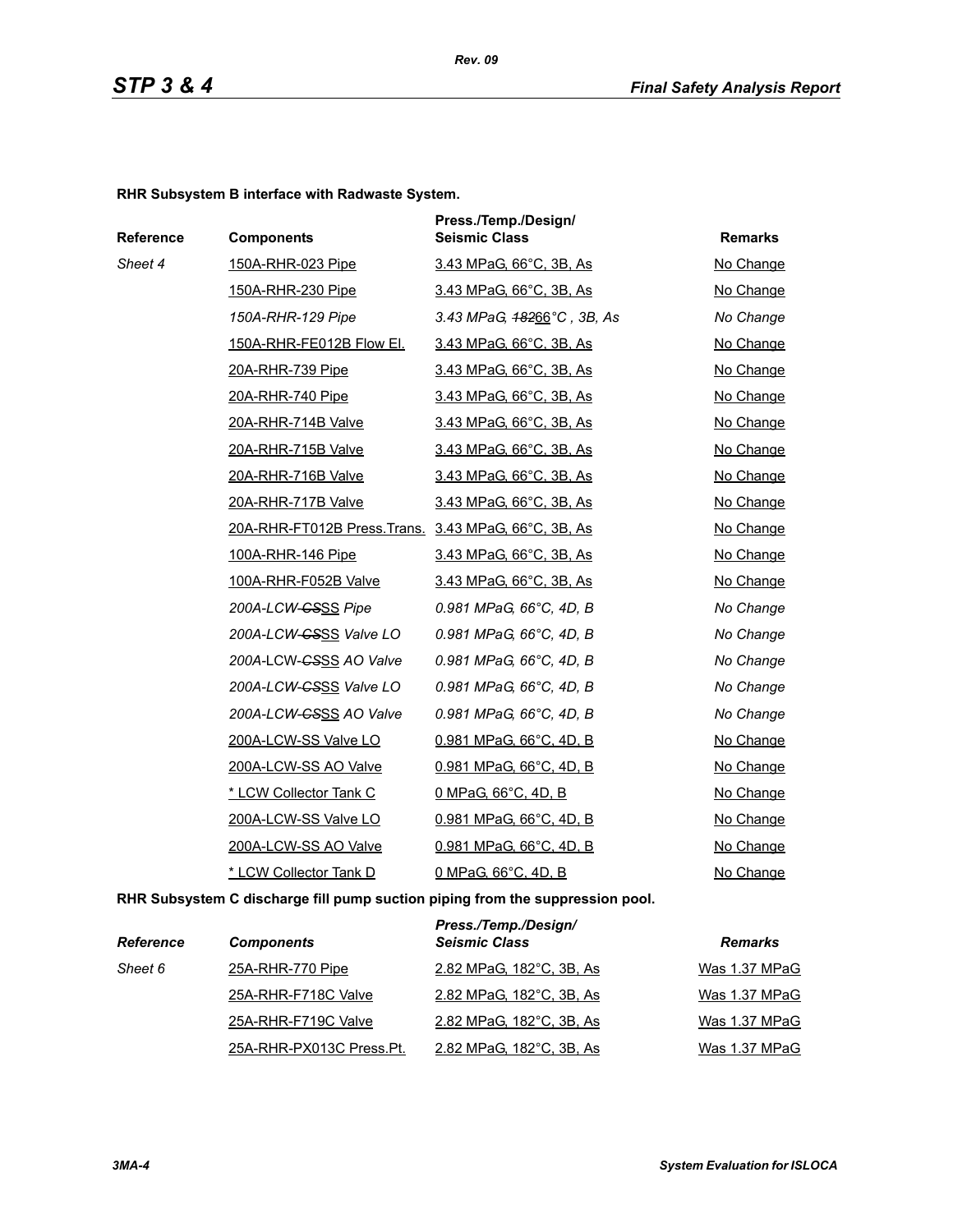**RHR Subsystem C discharge from relief valves and test line valve direct to the suppression pool without restriction.**

| <b>Reference</b> | <b>Components</b>                                                   | Press./Temp./Design/<br><b>Seismic Class</b>                                     | <b>Remarks</b> |
|------------------|---------------------------------------------------------------------|----------------------------------------------------------------------------------|----------------|
| Sheet 6          | <u>20A-RHR-254 Pipe</u>                                             | 0.310 MPaG, 104°C, 3B, As                                                        | No change      |
|                  | 20A-RHR-060C Valve                                                  | 0.310 MPaG, 104°C, 3B, As                                                        | No change      |
| Sheet 2          | 250A-RHR-F055C Valve                                                | 0.310 MPaG, 104°C, 3B, As                                                        | No change      |
|                  | RHR Subsystem C flushing line interface at branch discharge to RPV. |                                                                                  |                |
| <b>Reference</b> | <b>Components</b>                                                   | Press./Temp./Design/<br><b>Seismic Class</b>                                     | <b>Remarks</b> |
| Sheet 7          | 100A-RHR -F032C Valve                                               | 3.43 MPaG, 182°C, 3B, As                                                         | No change      |
|                  |                                                                     | RHR Subsystem C flushing line interface at suction of shutdown branch from RPV.  |                |
| <b>Reference</b> | <b>Components</b>                                                   | Press./Temp./Design/<br><b>Seismic Class</b>                                     | <b>Remarks</b> |
| Sheet 21         | 100A-MUWC-140139 Pipe                                               | 1.37 MPaG, 66°C, 4D, B                                                           | No change      |
| Sheet 2          | 100A-RHR-F040C Valve                                                | 2.82 MPaG, 182°C, 3B, As                                                         | Was 1.37 MPaG  |
|                  |                                                                     | RHR Subsystem C outdoor fire truck connection in RHR pump discharge pipe to RPV. |                |
| <b>Reference</b> | <b>Components</b>                                                   | Press./Temp./Design/<br><b>Seismic Class</b>                                     | <b>Remarks</b> |
| Sheet 7          | 20100A-RHR-FE-100 Flow<br>EI.                                       | 3.43 MPaG, 182°C, 3B, As                                                         | No change      |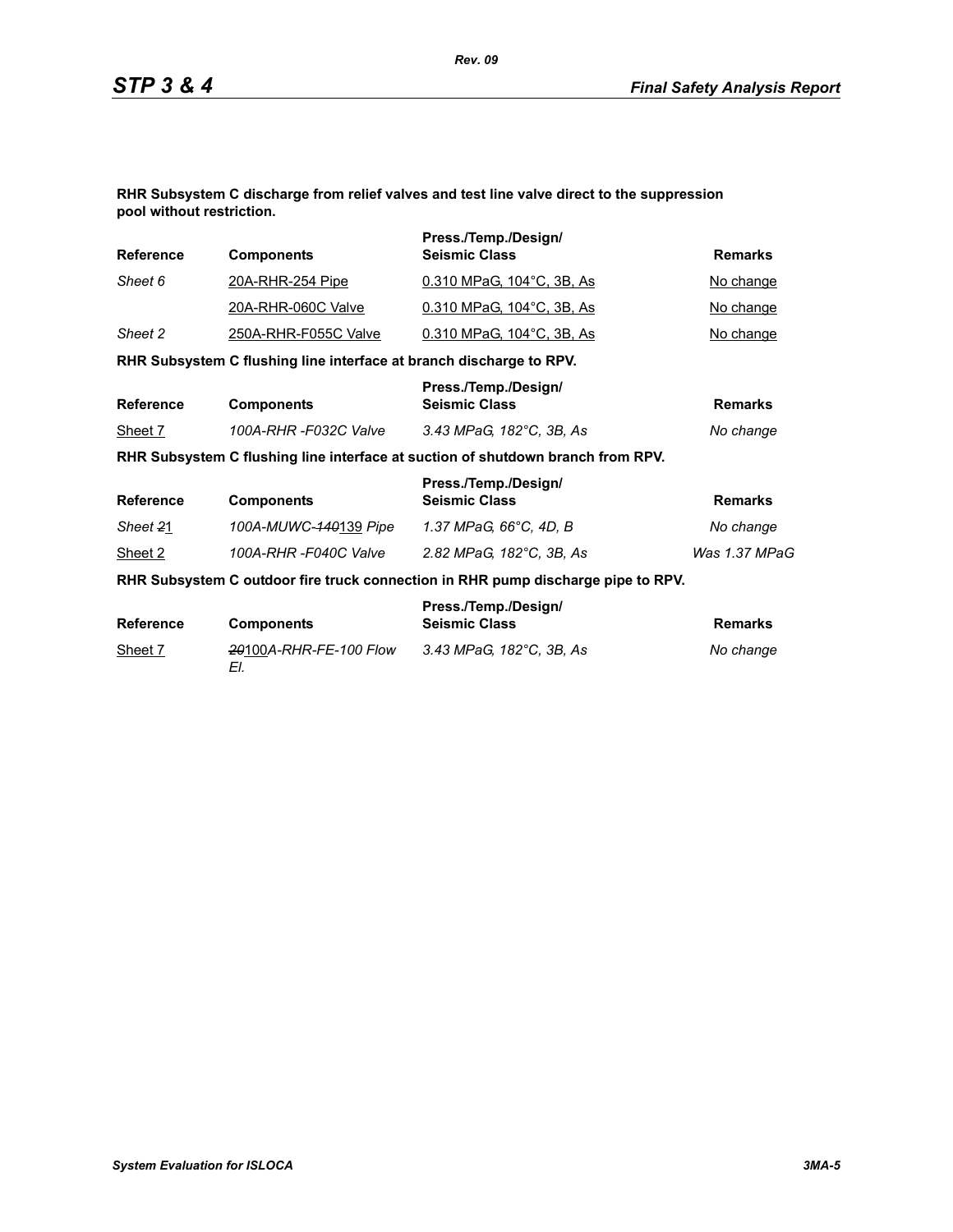# **3MA.3.3 Upgraded Components - HPCF System** STD DEP 3MA-1

**HPCF Subsystem B suction piping from the suppression pool.**

| <b>Reference</b> | <b>Components</b>   | Press./Temp./Design/<br><b>Seismic Class</b> | Remarks       |
|------------------|---------------------|----------------------------------------------|---------------|
| Sheet 2          | xxA-HPCF-030B Valve | 2.82 MPaG, 104°C, 3B, As                     | Was 1.37 MPaG |
|                  | xxA-HPCF-xxx Pipe   | 2.82 MPaG, 104 °C, 3B, As                    | Was 1.37 MPaG |

**HPCF Subsystem B keep fill line interface.**

| <b>Reference</b> | <b>Components</b>                                    | Press./Temp./Design/<br><b>Seismic Class</b> | <b>Remarks</b> |
|------------------|------------------------------------------------------|----------------------------------------------|----------------|
| Sheet 1          | 20A-HPCF-707 Pipe                                    | 10.79 MPaG, 100°C, 3B, As                    | No change      |
|                  | 20A-HPCF-716B Valve                                  | 10.79 MPaG, 100°C, 3B, As                    | No change      |
|                  | 20A-HPCF-717B Valve                                  | 10.79 MPaG, 100°C, 3B, As                    | No change      |
|                  | 20A-HPCF-PX010B Press. Pt. 10.79 MPaG, 100°C, 3B, As |                                              | No change      |

#### **HPCF Subsystem C suction piping from the suppression pool and condensate storage tank.**

| <b>Reference</b> | <b>Components</b>         | Press./Temp./Design/<br><b>Seismic Class</b> | <b>Remarks</b> |
|------------------|---------------------------|----------------------------------------------|----------------|
| Sheet 2          | 20A-HPCF-PX004C Press, Pt | 2.82 MPaG, 100°C, 3B, As                     | Was 1.37 MPaG  |
|                  | 400A-HPCF-406110 Pipe     | 2.82 MPaG, 100°C, 3B, As                     | Was 1.37 MPaG  |
|                  | 20A-HPCF-F030C Valve      | 2.82 MPaG, 100°C, 3B, As                     | Was 1.37 MPaG  |
|                  | 20A-HPCF-xxx-Pipe         | 2.82 MPaG, 100°C, 3B, As                     | Was 1.37 MPaG  |
|                  | 400A-HPCF-110 Pipe        | 0.310 MPaG, 104°C, 3B, As                    | No change      |
|                  | 400A-HPCF-105 Pipe        | <u>1.37 MPaG, 66°C, 3B, B(S1,S2)</u>         | No change      |

**HPCF Subsystem C keep fill line interface.**

| <b>Reference</b> | <b>Components</b>         | Press./Temp./Design/<br><b>Seismic Class</b> | <b>Remarks</b> |
|------------------|---------------------------|----------------------------------------------|----------------|
| Sheet 1          | 20A-HPCF-807 Pipe         | 10.79 MPaG, 100°C, 3B, As                    | No change      |
|                  | 20A-HPCF-716C Valve       | 10.79 MPaG, 100°C, 3B, As                    | No change      |
|                  | 20A-HPCF-717C Valve       | 10.79 MPaG, 100°C, 3B, As                    | No change      |
|                  | 20A-HPCF-PX010C Press.Pt. | 10.79 MPaG, 100°C, 3B, As                    | No change      |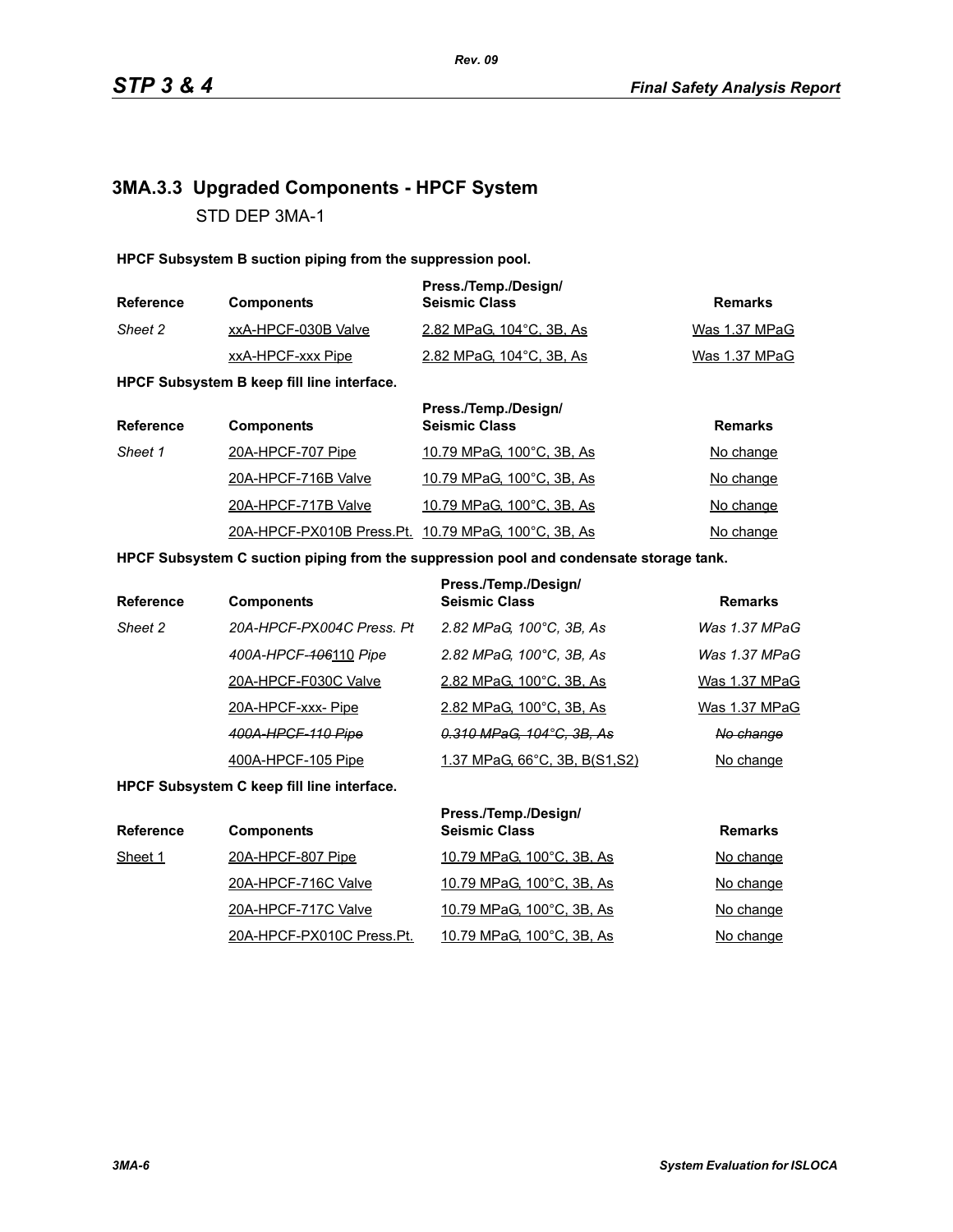# **3MA.4.1 Upgrade Description**

STD DEP Admin

*The URS boundary was terminated at the last valve before the suppression pool, which is valve E510-F006*E51-F006 *and is normally closed. The suppression pool is a large structure, impractical to upgrade to the URS design pressure. The only portions of the RCIC System that are not upgraded to the URS design pressure is unobstructed piping to the suppression pool.*

# **3MA.4.3 Upgraded Components - RCIC System**

STD DEP T1 2.4-3

STD DEP 3MA-1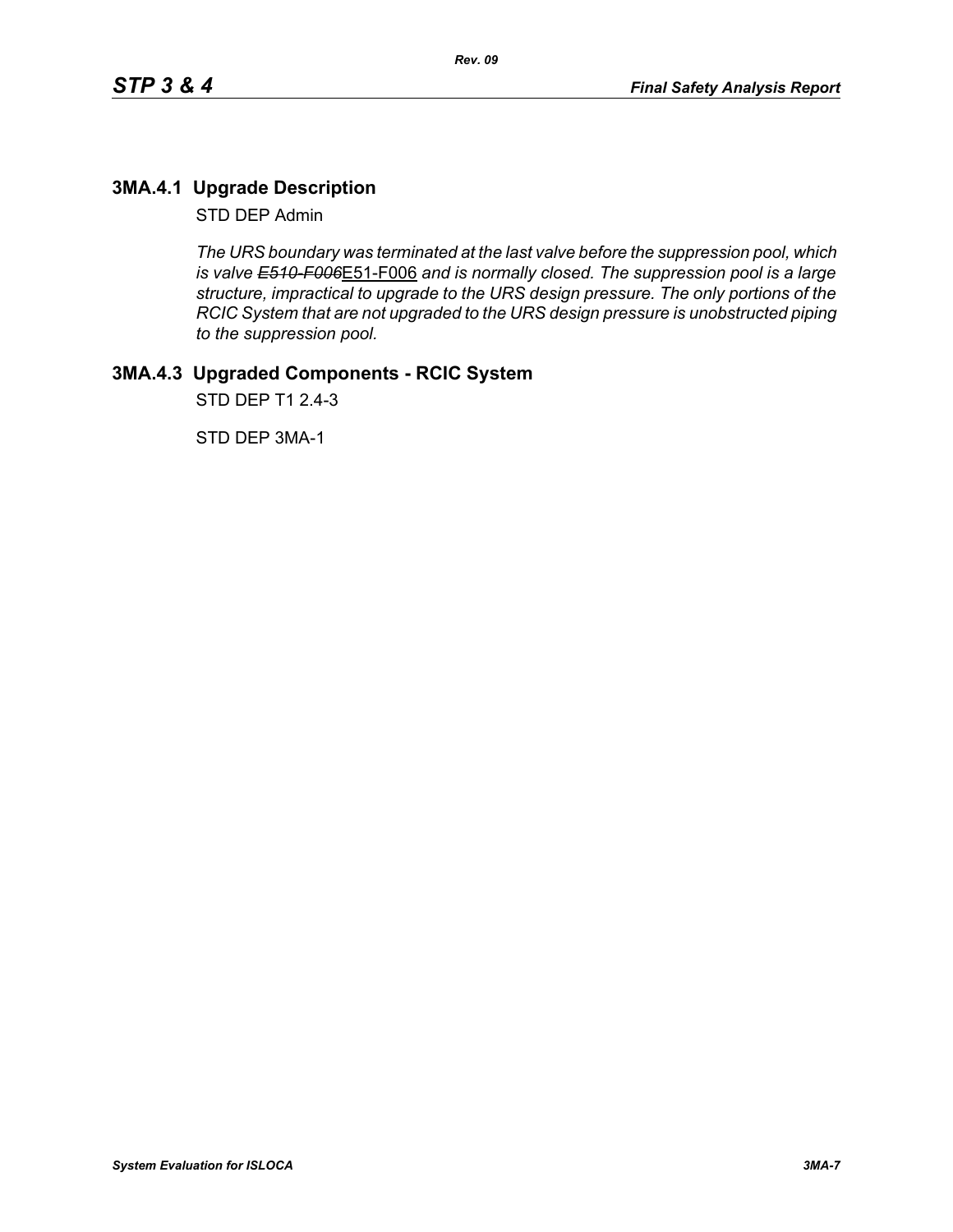### **RCIC turbine condensate piping to the suppression pool**

| Reference | <b>Components</b>               | Press./Temp./Design/<br><b>Seismic Class</b> | <b>Remarks</b>  |
|-----------|---------------------------------|----------------------------------------------|-----------------|
| Sheet 3   | 20A-RCIC-723-S Pipe             | 8.62 MPaG, 302°C, 3B, As                     | Was 0.981 MPaG  |
|           | 20A-RCIC-724-S Pipe             | 8.62 MPaG, 302°C, 3B, As                     | Was 0.981 MPaG  |
|           | 20A-RCIC-725-S Pipe             | 8.62 MPaG. 302°C. 3B. As                     | Was 0.981 MPaG  |
|           | 20A-RCIC-726-S Pipe             | 8.62 MPaG, 302°C, 3B, As                     | Was 0.981 MPaG  |
|           | 20A-RCIC-F724 Valve             | 8.62 MPaG, 302°C, 3B, As                     | Was 0.981 MPaG  |
|           | 20A-RCIC-F725 Valve             | 8.62 MPaG, 302°C, 3B, As                     | Was 0.981 MPaG  |
|           | 20A-RCIC-PT014A Press.Trans.    | 8.62 MPaG, 302°C, 3B, As                     | Was 0.981 MPaG  |
|           | 20A-RCIC-PT014B Press.Trans.    | 8.62 MPaG, 302°C, 3B, As                     | Was 0.981 MPaG  |
|           | 20A-RCIC-PT014E Press.Trans.    | 8.62 MPaG, 302°C, 3B, As                     | Was 0.981 MPaG  |
|           | 20A-RCIC-PT014F Press.Trans.    | 8.62 MPaG, 302°C, 3B, As                     | Was 0.981 MPaG  |
|           |                                 | Press./Temp./Design/                         |                 |
| Reference | <b>Components</b>               | <b>Seismic Class</b>                         | Remarks         |
|           | <u>** 25A-RCIC-051-S Pipe</u>   | 8.62 MPaG, 302°C, 3B, As                     | Was 0.981 MPaG  |
|           | ** 25A-RCIC-F051 Valve          | 8.62 MPaG, 302°C.3B.As                       | Was 0.981 MPaG  |
|           | ** 25A-RCIC-D012 Strainer       | 8.62 MPaG, 302°C, 3B, As                     | Was 0.981 MPaG  |
|           | <u>** 25A-RCIC-D013 S.Trap-</u> | 8.62 MPaG, 302°C, 3B, As                     | Was 0.981 MPaG  |
|           | ** 25A-RCIC-F052 Valve          | 8.62 MPaG, 302°C.3B.As                       | Was 0.981 MPaG  |
| Sheet 3   | ** 25A-RCIC-052-S Pipe          | 2.82 MPaG, 184°C, 4D, As                     | Was 0.981 MPaG  |
|           | xxA-RCIC-xxx Pipe               | 8.62 MPaG, 302°C, 3B, As                     | Was 0.981 MPaG  |
|           | 80A-RCIC-054-S Pipe             | 0.981 MPaG, 184°C, 3B, As                    | No change       |
|           | 80A-RCIC-F054-S Check V.        | 0.981 MPaG, 184°C, 3B, As                    | No change       |
|           | 80A-RCIC-F055-S Check V.        | 0.981 MPaG, 184°C, 3B, As                    | No change       |
| Sheet 1   | A-RCIC-F069 T. Valve            | 2.828.62 MPaG, 184°C 302°C,<br>3B, As        | Was 10.981 MPaG |

*\* Vent via Rupture Disks.*

*\*\* RCIC Turbine Condensate Piping to the Barometric Condenser.*

### **RCIC pump suction piping**

| <b>Reference</b> | <b>Components</b>    | Press./Temp./Design/<br><b>Seismic Class</b> | <b>Remarks</b> |
|------------------|----------------------|----------------------------------------------|----------------|
|                  |                      |                                              |                |
| Sheet 1          | 200A-RCIC-F060 Valve | 2.82 MPaG, 77°C, 3B, As                      | Was 1.37 MPaG  |
|                  | 20A-RCIC-xxx Pipe    | 2.82 MPaG, 77°C, 3B, As                      | Was 1.37 MPaG  |
|                  | xxA-RCIC-F062 Valve  | 2.82 MPaG, 104°C, 3B, As                     | Was 1.37 MPaG  |
|                  | xxA-RCIC-xxx-Pipe    | 2.82 MPaG, 104°C, 3B, As                     | Was 1.37 MPaG  |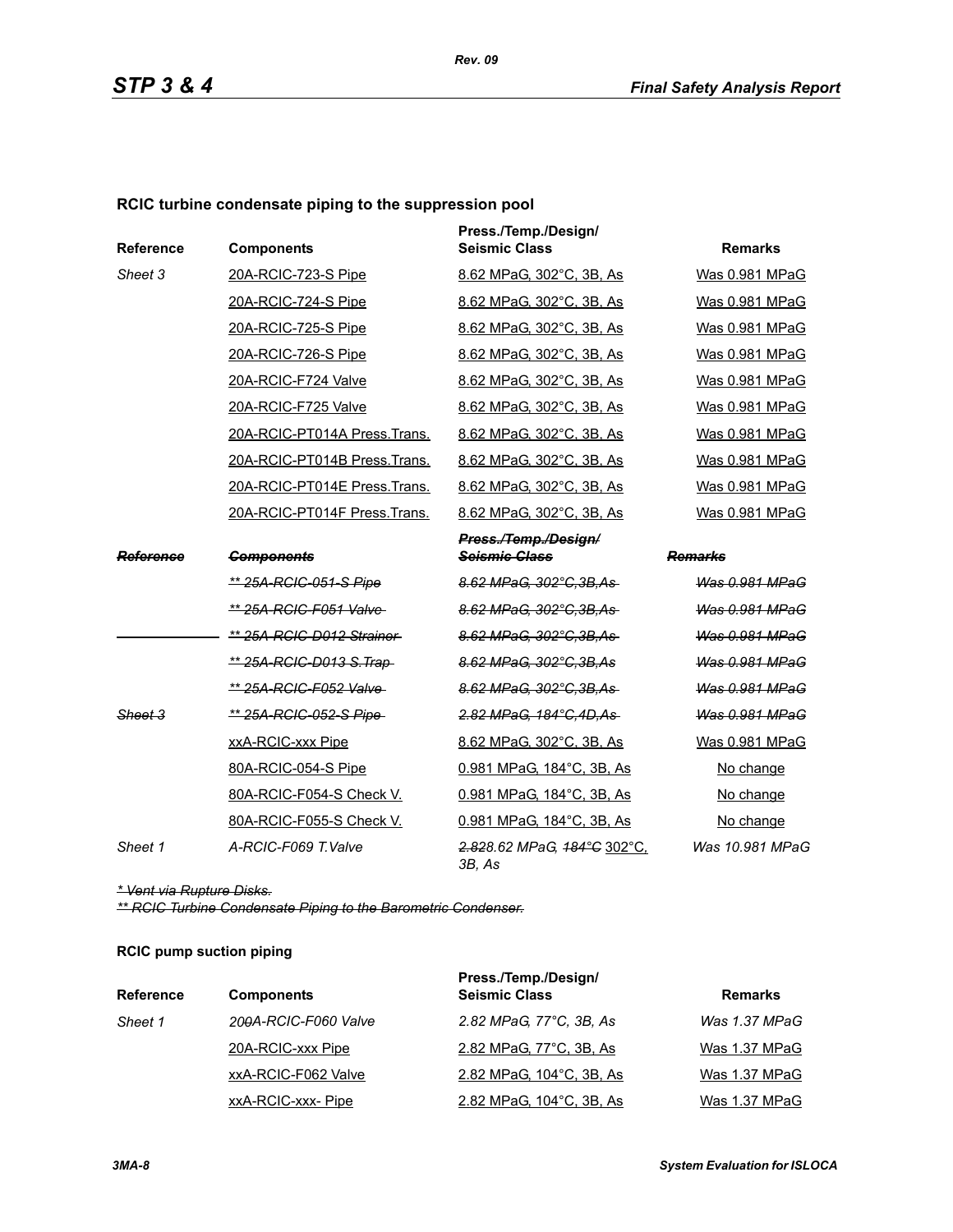**RCIC discharge from relief valves and test line valve direct to the suppression pool without restriction.**

| <b>Reference</b>   | <b>Components</b>                                           | Press./Temp./Design/<br><b>Seismic Class</b>     | <b>Remarks</b>            |
|--------------------|-------------------------------------------------------------|--------------------------------------------------|---------------------------|
| Sheet 2            | 250A-RHR-008 Pipe                                           | 0.310 MPaG, 104°C, 3B, As                        | No change                 |
|                    | RCIC vacuum tank condensate piping to the suppression pool. |                                                  |                           |
| Reference          | <b>Components</b>                                           | Press./Temp./Design/<br><del>Seismic Class</del> | <del>Remarks</del>        |
| <del>Sheet 3</del> | 50A-RCIC-Vacuum Pump-                                       | <del>2.82 MPaG. 121°C.4D.As-</del>               | <del>Was 0.755 MPaG</del> |
|                    | 50A-RCIC-044-S Pipe                                         | <del>2.82 MPaG, 88°C,4D,As-</del>                | Was 0.310 MPaG            |
|                    | <del>50A-RCIC-067-S Pipe</del> -                            | 2.82 MPaG. 88°C.4D.As                            | Was 0.310 MPaG            |
|                    | 50A-RCIC-PCV Valve                                          | <del>2.82 MPaG. 121°C.4D.As-</del>               | Was 0.755 MPaG            |
| <del>Sheet 3</del> | <del>20A-RCIC-068-S Pipe-</del>                             | <del>2.82 MPaG. 121°C.4D.As -</del>              | Was 0.981 MPaG            |
| Sheet 1            | 50A-RCIC-F046 Check V.-                                     | <del>2.82 MPaG. 104°C.3B.As-</del>               | Was 0.310 MPaG            |
|                    | 20A-RCIC-057-S Pipe-                                        | <del>2.82 MPaG, 104°C,3B,As-</del>               | <del>Was 0.310 MPaG</del> |
|                    | 20A-RCIC-F059 T.Valve-                                      | <del>2.82 MPaG, 104°C,3B,As-</del>               | Was 0.310 MPaG            |
|                    | 50A-RCIC-F047 MO Valve-                                     | <del>2.82 MPaG, 104°C,3B,As-</del>               | Was 0.310 MPaG            |

*Sheet 1 Suppression Pool*

*RCIC steam drains from trip and throttle valve piping and turbine to condensate chamber*

| Reference | <b>Components</b>             | Press./Temp./Design/<br>Seismic Class | <b>Remarks</b>        |
|-----------|-------------------------------|---------------------------------------|-----------------------|
| Sheet 3   | * 20A-RCIC-063-S Pipe         | 8.62 MPaG, 302°C, 3B, As              | Was 0.981 MPaG        |
|           | * 20A-RCIC-061-S Pipe         | 8.62 MPaG, 302°C, 3B, As              | <b>Was 0.981 MPaG</b> |
|           | <u>** 20A-RCIC-064-S Pipe</u> | 8.62 MPaG, 302°C, 3B, As              | <b>Was 0.981 MPaG</b> |

*50A-RCIC-045-S Pipe 0.981 MPaG, 104°C,3B,As No change* 

*\* RCIC Trip and Throttle Valve leakoffs are piped to Condensing Chamber. \*\* RCIC Turbine Condensate Drain connects to the Condensing Chamber*

*RCIC turbine valve leakoffs are piped to the barometric condenser*

| Reference          | <b>Components</b>               | Press./Temp./Design/<br><b>Seismic Glass</b> | <del>Remarks</del>        |
|--------------------|---------------------------------|----------------------------------------------|---------------------------|
| <del>Sheet 3</del> | <u>* 25A-RCIC-058-S Pipe-</u>   | <del>2.82 MPaG, 184°C,4D,As-</del>           | <del>Was 0.981 MPaG</del> |
|                    | <u>** 25A-RCIC-059-S Pipe </u>  | 2.82 MPaG, 184°C, 4D, As                     | <del>Was 0.981 MPaG</del> |
|                    | <del>Barometric Condenser</del> | 2.82 MPaG, 184°C.4D.As                       | <del>Was 0.755 MPaG</del> |
|                    | <u>*** 25A-RCIC-065-S Pipe-</u> | 2.82 MPaG, 184°C, 4D, As                     | <del>Was 0.755 MPaG</del> |
|                    | <b>25A-RCIC-Relief Valve</b>    | 2.82 MPaG, 121°C, 4D, As                     | <b>Was 0.755 MPaG</b>     |
|                    | 25A-RCIC-066-S Pipe-            | 0 MPaG, 121°C, 4D, As                        | No change                 |

*\* RCIC Trip and Throttle Valve Stem leakoff is piped to the Barometric* 

*\*\* RCIC Turbine Governor Valve Stem is piped to the to Barometric Condenser.*

*\*\*\* Barometric Condenser Press. relief and piping.*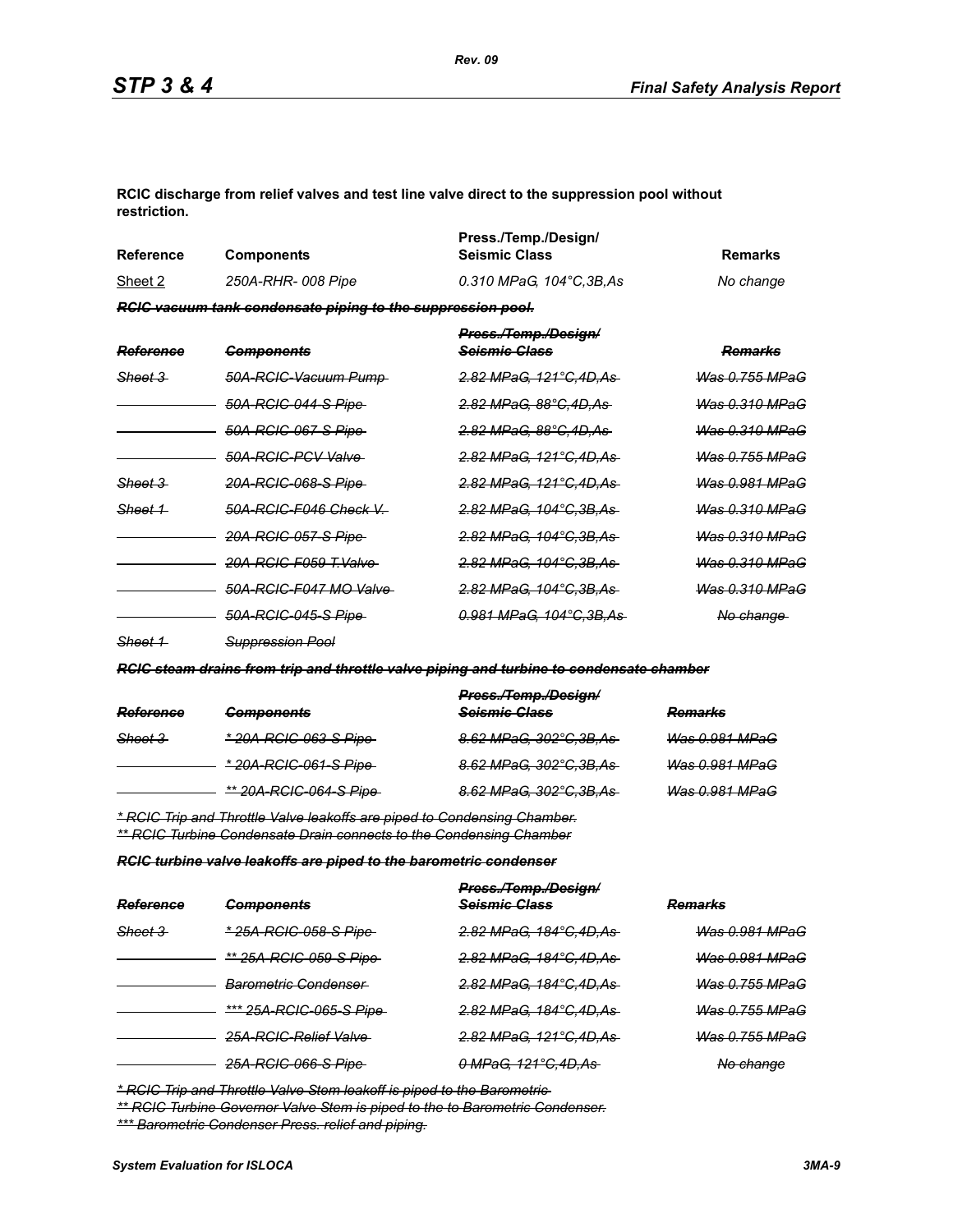*RCIC pump cooling water piping for pump and turbine lube oil coolers*

| Reference          | <b>Components</b>                  | Press./Temp./Design/<br><del>Seismie Glass</del> | Remarks                   |
|--------------------|------------------------------------|--------------------------------------------------|---------------------------|
| <del>Sheet 3</del> | 50A-RCIC-011-W Pipe-               | <del>2.82 MPaG.77°C.3B.As-</del>                 | Was 0.863 MPaG            |
|                    | <del>50A-RCIC-028-W Pipe</del>     | <del>2.82 MPaG. 77°C.3B.As-</del>                | Was 0.863 MPaG            |
|                    | 50A-RCIC-F030 Relief V.            | <del>2.82 MPaG. 77°C.3B.As-</del>                | Was 0.863 MPaG            |
|                    | 50A-RCIC-029-W Pipe                | <del>2.82 MPaG. 77°C.3B.As-</del>                | Was 0.863 MPaG            |
|                    | <del>20A-RCIC-713-W Pipe</del>     | <del>2.82 MPaG. 77°C.3B.As-</del>                | Was 0.863 MPaG            |
|                    | <del>20A-RCIC-PX018 Press</del>    | 2.82 MPaG, 77°C, 3B, As                          | Was 0.863 MPaG            |
|                    | 50A-RCIC-Turb.LO Cooler-           | <del>2.82 MPaG, 77°C,3B,As-</del>                | Was 0.863 MPaG            |
|                    | 50A-RCIC-Pump LO-Cooler-           | 2.82 MPaG, 77°C, 3B, As-                         | <del>Was 0.863 MPaG</del> |
|                    | <del>15A-RCIC-TX019 Temp.Pt.</del> | <del>2.82 MPaG. 77°C.3B.As-</del>                | Was 0.863 MPaG            |
|                    | 20A-RCIC-714-W Pipe                | <del>2.82 MPaG. 77°C.3B.As-</del>                | <del>Was 0.863 MPaG</del> |
|                    | 20A-RCIC-F714 Valve                | <del>2.82 MPaG. 77°C.3B.As-</del>                | Was 0.863 MPaG            |
|                    | 20A-RCIC-PX020 Press Pt.           | <del>2.82 MPaG. 77°C.3B.As-</del>                | Was 0.863 MPaG            |
|                    | <u>15A-RCIC-012-W Pipe-</u>        | <del>2.82 MPaG. 77°C.3B.As-</del>                | <del>Was 0.863 MPaG</del> |
|                    | <del>15A-RCIC-013-W Pipe</del>     | <del>2.82 MPaG. 77°C.3B.As-</del>                | Was 0.863 MPaG            |
|                    | <u>15A-RCIC-014-W Pipe-</u>        | <del>2.82 MPaG. 77°C.3B.As-</del>                | <del>Was 0.863 MPaG</del> |
|                    | <u>15A-RCIC-015-W Pipe-</u>        | <del>2.82 MPaG. 77°C.3B.As-</del>                | <u>Was 0.863 MPaG</u>     |
| Sheet 3            | Barometric Condenser               | <del>2.82 MPaG. 121°C.4D.As</del>                | <u> Was 0.755 MPaG</u>    |

*RCIC vacuum tank and condensate pump piped to RCIC pump suction pipe*

| Reference          | <b>Components</b>                   | Press./Temp./Design/<br><del>Seismic Class</del> | Remarks                   |
|--------------------|-------------------------------------|--------------------------------------------------|---------------------------|
| <del>Sheet 3</del> | <b>RCIC Vacuum Tank</b>             | 2.82 MPaG. 77°C.4D.As-                           | Was 0.755 MPaG            |
|                    | <b>RGIG Press. Switch H-</b>        | <del>2.82 MPaG, 121°C,4D,As</del>                | <del>Was 0.755 MPaG</del> |
|                    | <b>RGIG Level Switch H</b>          | <del>2.82 MPaG, 121°C,4D,As</del>                | Was 0.755 MPaG            |
|                    | <b>RGIG Level Switch L</b>          | 2.82 MPaG, 121°C, 4D, As-                        | <del>Was 0.755 MPaG</del> |
|                    | <b>RGIG Cond. Pump-</b>             | <del>2.82 MPaG. 88°C.4D.As-</del>                | <del>Was 1.37 MPaG</del>  |
|                    | 50A-RCIC-F014 Check V.-             | <del>2.82 MPaG, 88°C,4D,As-</del>                | Was 1.37 MPaG             |
|                    | <del>50A-RCIC-016-W Pipe</del>      | <del>2.82 MPaG. 88°C.4D.As-</del>                | <u>Was 1.37 MPaG</u>      |
|                    | 20A-RCIC-715-W Pipe                 | <del>2.82 MPaG, 88°C,4D,As-</del>                | <del>Was 1.37 MPaG</del>  |
|                    | 20A-RCIC-F715 Valve-                | <del>2.82 MPaG. 88°C.4D.As-</del>                | <del>Was 1.37 MPaG</del>  |
|                    | <del>20A-RCIC-PX021 Press.Pt.</del> | <del>2.82 MPaG. 88°C.4D.As-</del>                | <del>Was 1.37 MPaG</del>  |
|                    | 50A-RCIC-F015 Valve-                | <del>2.82 MPaG, 88°C,3B,As-</del>                | <del>Was 1.37 MPaG</del>  |
|                    | 50A-RCIC-017-W Pipe                 | 2.82 MPaG, 88°C, 3B, As-                         | <del>Was 1.37 MPaG</del>  |
|                    | <del>50A-RCIC-030-W Pipe</del>      | <del>2.82 MPaG, 88°C,3B,As-</del>                | <del>Was 1.37 MPaG</del>  |
|                    | 50A-RCIC-F031 MO Valve              | <del>2.82 MPaG. 88°C.3B.As-</del>                | Was 1.37 MPaG             |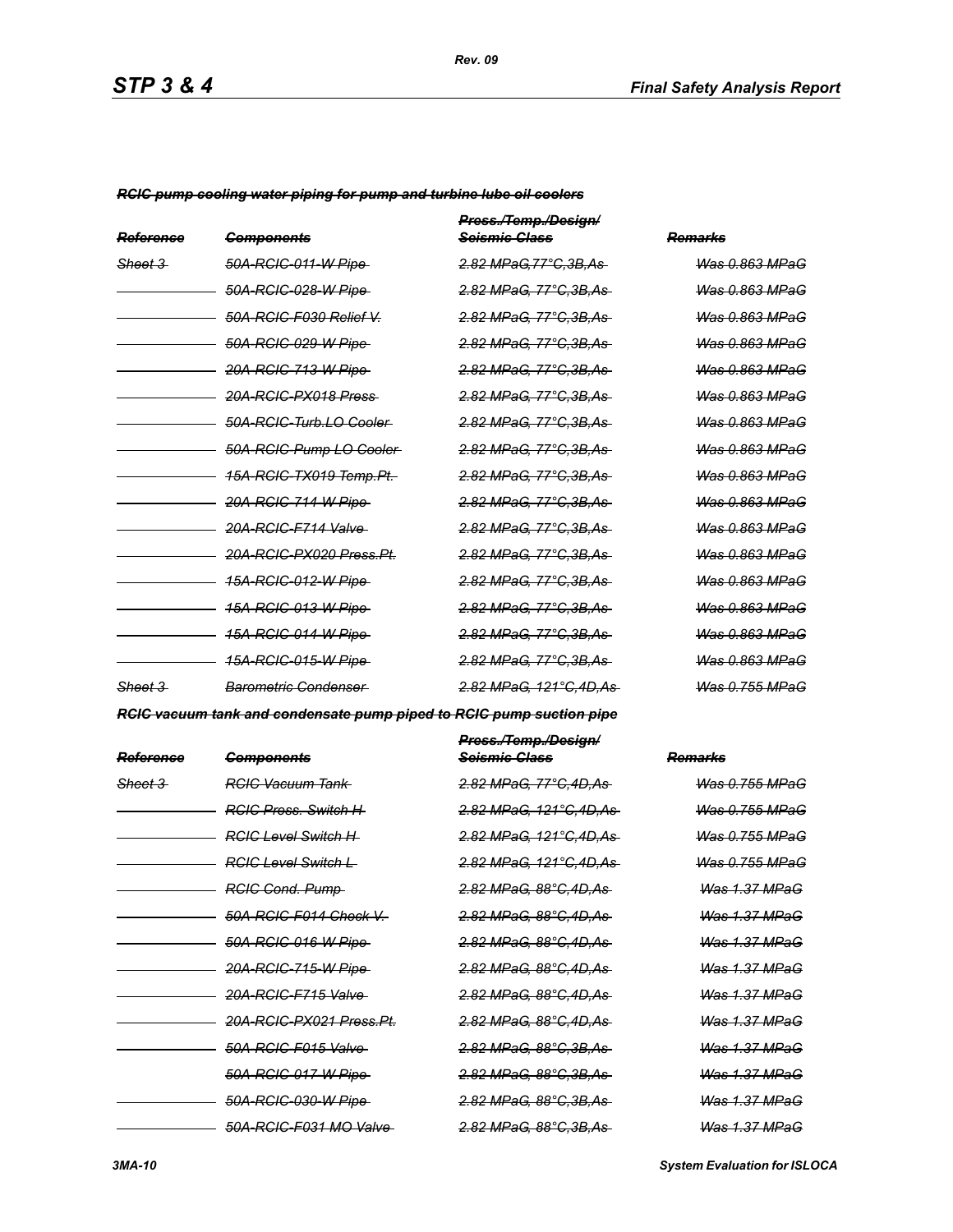| 50A-RCIC-F032 AO Valve-          | <del>2.82 MPaG, 88°C,3B,As-</del> | <b>Was 1.37 MPaG</b>     |
|----------------------------------|-----------------------------------|--------------------------|
| 20A-RGIC-032-W Pipe-             | <del>2.82 MPaG, 88°C,3B,As</del>  | <del>Was 1.37 MPaG</del> |
| <del>20A-RCIC-F034 T.Valve</del> | <del>2.82 MPaG, 88°C,3B,As</del>  | <del>Was 1.37 MPaG</del> |
| *50A-RCIC-F016 Check-            | <del>2.82 MPaG, 77°C,3B,As</del>  | <del>Was 1.37 MPaG</del> |

*\* 50A-RCIC-017 Pipe connects with RCIC pump suction 200A-RCIC-001-W Pipe on sheet 1 upgraded to 2.82 MPaG.*

### *Sheet 2: Valve gland leak off piping*

*Branch piping from RCIC steam supply isolation valves FO-035,inside primary containment and FO-036 outside primary containment to VGL Radwaste Treatment System.*

| Reference     | <b>Components</b>   | Press./Temp./Design/Seismie-<br><b>Class</b> | Domarke<br><del>numam</del> o |
|---------------|---------------------|----------------------------------------------|-------------------------------|
| $Sh 2.1 - 11$ | 25A-RCIC-506-S Pipe | 8.62 MPaG, 302°C, 1A, As                     | <b>Reactor Press</b>          |
| 1–7           | 25A-RCIC-507-S Pipe | 8.62 MPaG, 302°C, 1A, As                     | <b>Reactor Press</b>          |

**Sheet 2: Instrument piping from RCIC steam supply piping to PT-009, PI-010 and level switch LS-011.**

|                  |                     | Press./Temp./Design/     |                      |
|------------------|---------------------|--------------------------|----------------------|
| <b>Reference</b> | <b>Components</b>   | <b>Seismic Class</b>     | <b>Remarks</b>       |
| $Sh$ 2.H-6       | 20A-RCIC-716-S Pipe | 8.62 MPaG, 302°C, 3B, As | Reactor Press        |
|                  | 20A-RCIC-F716 Valve | 8.62 MPaG, 302°C, 3B, As | Reactor Press        |
|                  | 20A-RCIC-F717 Valve | 8.62 MPaG, 302°C, 3B, As | Reactor Press        |
| H-7              | 20A-RCIC-717-S Pipe | 8.62 MPaG, 302°C, 3B, As | <b>Reactor Press</b> |
| $G-5$            | 20A-RCIC-718-S Pipe | 8.62 MPaG, 302°C, 3B, As | Reactor Press        |
|                  | 20A-RCIC-F718 Valve | 8.62 MPaG, 302°C, 3B, As | Reactor Press        |
|                  | 20A-RCIC-F719 Valve | 8.62 MPaG, 302°C, 3B, As | Reactor Press        |
| $F-5$            | 20A-RCIC-719-S Pipe | 8.62 MPaG, 302°C, 3B, As | <b>Reactor Press</b> |
|                  | 20A-RCIC-F720 Valve | 8.62 MPaG, 302°C, 3B, As | <b>Reactor Press</b> |
|                  | 20A-RCIC-F721 Valve | 8.62 MPaG, 302°C, 3B, As | <b>Reactor Press</b> |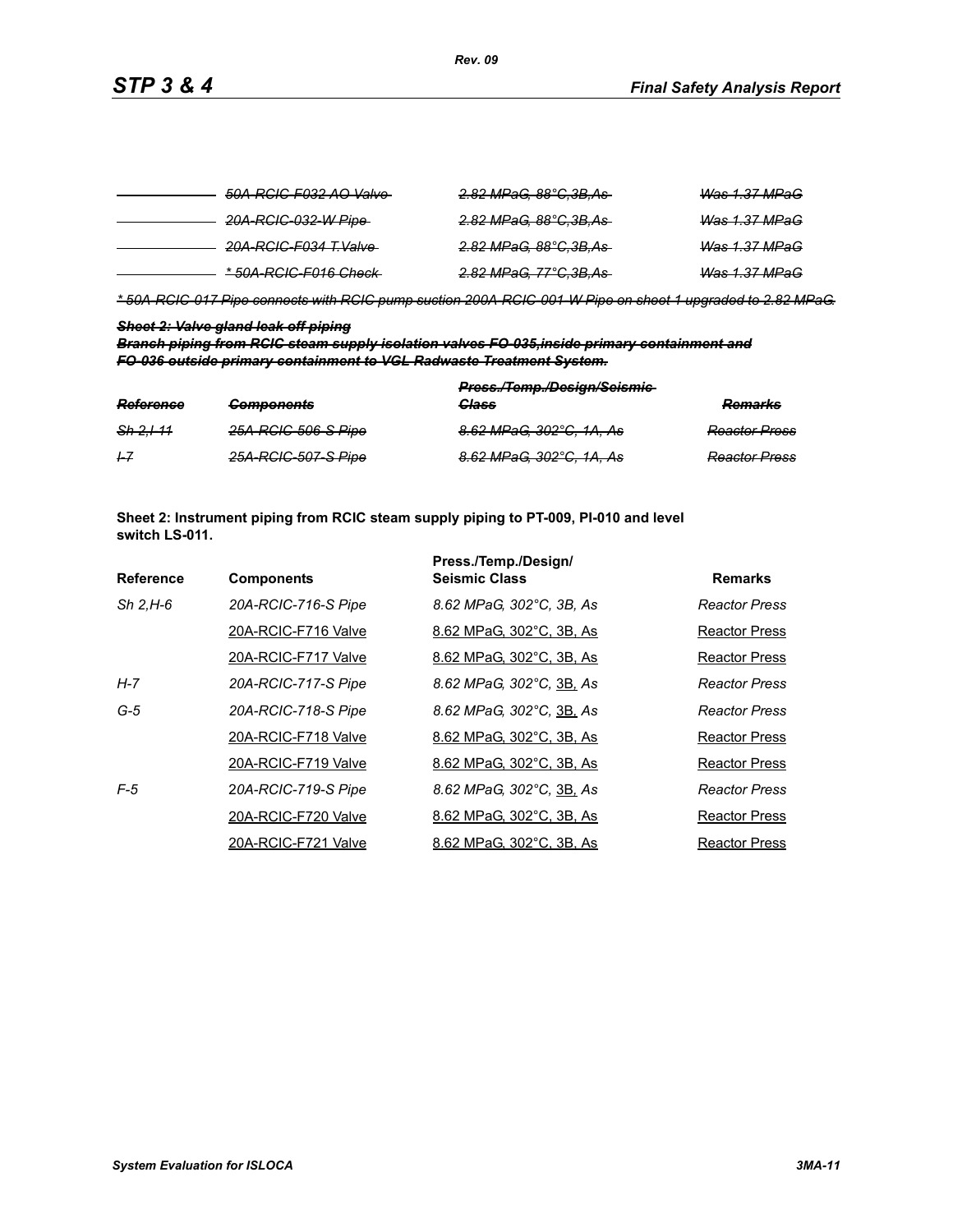# **3MA.5.3 Upgraded Components - CRD System**

STD DEP 3MA-1

**CRD pump suction piping Condensate, Feedwater and Condensate Air Extraction System or Condensate Storage Tank of the Makeup Water System (Condensate).**

| Reference | <b>Components</b>             | Press./Temp./Design/<br><b>Seismic Class</b>   | <b>Remarks</b>       |
|-----------|-------------------------------|------------------------------------------------|----------------------|
| Sheet 1   | 100A-CRD-001 Pipe-S           | 2.82 MPaG, 2066°C, 6D, C                       | Was 1.37 MPaG        |
|           | 150A-MUWC-F-103xxxValve<br>LO | 1.37 MPaG, 66°C, B4D,<br><del>(S1,S2)</del> As | No change            |
|           | 150A-CRD-002-S Pipe           | 2.82 MPaG, 2066°C, 6D, C                       | Was 1.37 MPaG        |
|           | 50A-MUWC- F103Valve           | 1.37 MPaG, 66°C, 64D, C                        | Lock Open            |
|           | 50A-MUWC-103 Pipe             | Static Hd, 66°C, 64D, C                        | No change            |
|           | 50A-CRD-033-S Pipe            | 2.82 MPaG, 20°C, 6D, C                         | Was 1.37 MPaG        |
|           | 50A-CRD-032-S Pipe            | 2.82 MPaG, 20°C, 6D, C                         | <b>Was 1.37 MPaG</b> |
|           | 100A-CRD-F001A Gate V         | 2.82 MPaG, 2066°C, 6D, C                       | Was 1.37 MPaG        |
|           | 100A-CRD-003-S Pipe           | 2.82 MPaG, 2066°C, 6D, C                       | Was 1.37 MPaG        |
| Reference | <b>Components</b>             | Press./Temp./Design/Seismic<br><b>Class</b>    | <b>Remarks</b>       |
| Sheet 1   | CRD-D001A Filter              | 2.82 MPaG, 2066°C, 6D, C                       | Was 1.37 MPaG        |
|           | 20A-CRD-500-S Pipe            | 2.82 MPaG, 2066°C, 6D, C                       | Was 1.37 MPaG        |
|           | 20A-CRD-F500A Valve NC        | 2.82 MPaG, 2066°C, 6D, C                       | Was 1.37 MPaG        |
|           | 20A-CRD-501-S Pipe            | 2.82 MPaG, 2066°C, 6D, C                       | Was 1.37 MPaG        |
|           | 20A-CRD-F501A Globe V         | 2.82 MPaG, 2066°C, 6D, C                       | Was 1.37 MPaG        |
|           | 100A-CRD-004-S Pipe           | 2.82 MPaG, 2066°C, 6D, C                       | Was 1.37 MPaG        |
|           | 100A-CRD-F002A Gate V         | 2.82 MPaG, 2066°C, 6D, C                       | Was 1.37 MPaG        |
|           | 100A-CRD-F001B Gate V         | 2.82 MPaG, 2066°C, 6D, C                       | Was 1.37 MPaG        |
|           | 100A-CRD-005-S Pipe           | 2.82 MPaG, 2066°C, 6D, C                       | Was 1.37 MPaG        |
|           | CRD-D001B Filter              | 2.82 MPaG, 2066°C, 6D, C                       | Was 1.37 MPaG        |
|           | 20A-CRD-502-S-Pipe            | 2.82 MPaG, 2066°C, 6D, C                       | Was 1.37 MPaG        |
|           | 20A-CRD-F500B Globe V         | 2.82 MPaG, 2066°C, 6D, C                       | Was 1.37 MPaG        |
|           | 20A-CRD-503-S Pipe            | 2.82 MPaG, 2066°C, 6D, C                       | Was 1.37 MPaG        |
|           | 20A-CRD-F501B Globe V         | 2.82 MPaG, 2066°C, 6D, C                       | Was 1.37 MPaG        |
|           | 100A-CRD-006-S Pipe           | 2.82 MPaG, 2066°C, 6D, C                       | Was 1.37 MPaG        |
|           | 100A-CRD-F002B Gate V         | 2.82 MPaG, 2066°C, 6D, C                       | Was 1.37 MPaG        |
|           | 100A-CRD-007-S Pipe           | 2.82 MPaG, 2066°C, 6D, C                       | Was 1.37 MPaG        |
|           | 20A-CRD-700-S Pipe            | 2.82 MPaG, 2066°C, 6D, C                       | Was 1.37 MPaG        |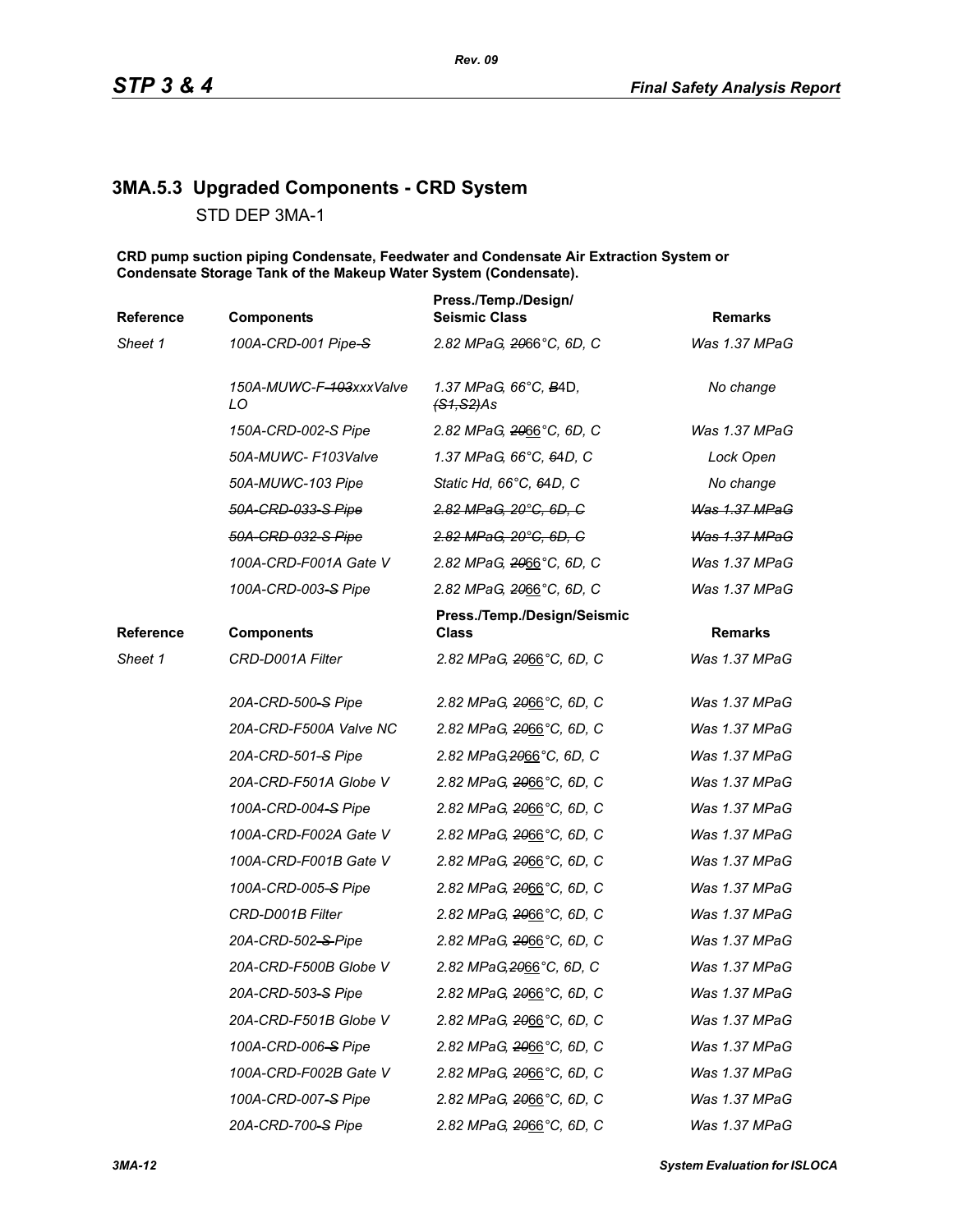#### **CRD pump suction piping Condensate, Feedwater and Condensate Air Extraction System or Condensate Storage Tank of the Makeup Water System (Condensate). (Continued)**

| Reference | <b>Components</b>              | Press./Temp./Design/<br><b>Seismic Class</b> | <b>Remarks</b> |
|-----------|--------------------------------|----------------------------------------------|----------------|
| Sheet 1   | 20A-CRD-F700 Globe V           | 2.82 MPaG, 2066°C, 6D, C                     | Was 1.37 MPaG  |
|           | CRD-DPT001 Diff PT             | 2.82 MPaG, 2066°C, 6D, C                     | Was 1.37 MPaG  |
|           | 20A-CRD-F701 Globe V           | 2.82 MPaG, <del>20</del> 66°C, 6D, C         | Was 1.37 MPaG  |
|           | 20A-CRD-701-S Pipe             | 2.82 MPaG, 2066°C, 6D, C                     | Was 1.37 MPaG  |
|           | 100A-CRD-F003A Gate V          | 2.82 MPaG, 2066°C, 6D, C                     | Was 1.37 MPaG  |
|           | 100A-CRD-008-S Pipe            | 2.82 MPaG, 2066°C, 6D, C                     | Was 1.37 MPaG  |
|           | 25A-CRD-504-S Pipe             | 2.82 MPaG, 2066°C, 6D, C                     | Was 1.37 MPaG  |
|           | 25A-CRD-F004A Safe.RV          | 2.82 MPaG, <del>20</del> 66°C, 6D, C         | Was 1.37 MPaG  |
|           | 20A-CRD-702-S Pipe             | 2.82 MPaG, 2066°C, 6D, C                     | Was 1.37 MPaG  |
|           | 20A-CRD-F702A Globe V          | 2.82 MPaG, 2066°C, 6D, C                     | Was 1.37 MPaG  |
|           | CRD-PI002A Press I             | 2.82 MPaG, <del>20</del> 66°C, 6D, C         | Was 1.37 MPaG  |
|           | CRD-PT003A Press T             | 2.82 MPaG, 2066°C, 6D, C                     | Was 1.37 MPaG  |
|           | CRD-C001A Pump                 | 3.4318.63 MPaG, 66°C, 6D, C                  | No change      |
|           | * A-CRD-F502A Globe V          | 2.82 MPaG, 2066°C, 6D, C                     | Was 1.37 MPaG  |
|           | * A-CRD-505 <del>-S</del> Pipe | 2.82 MPaG, 2066°C, 6D, C                     | Was 1.37 MPaG  |
|           | * A-CRD-F503A Globe V          | 2.82 MPaG, 2066°C, 6D, C                     | Was 1.37 MPaG  |
|           | * A-CRD-F504A Globe V          | 2.82 MPaG, 2066°C, 6D, C                     | Was 1.37 MPaG  |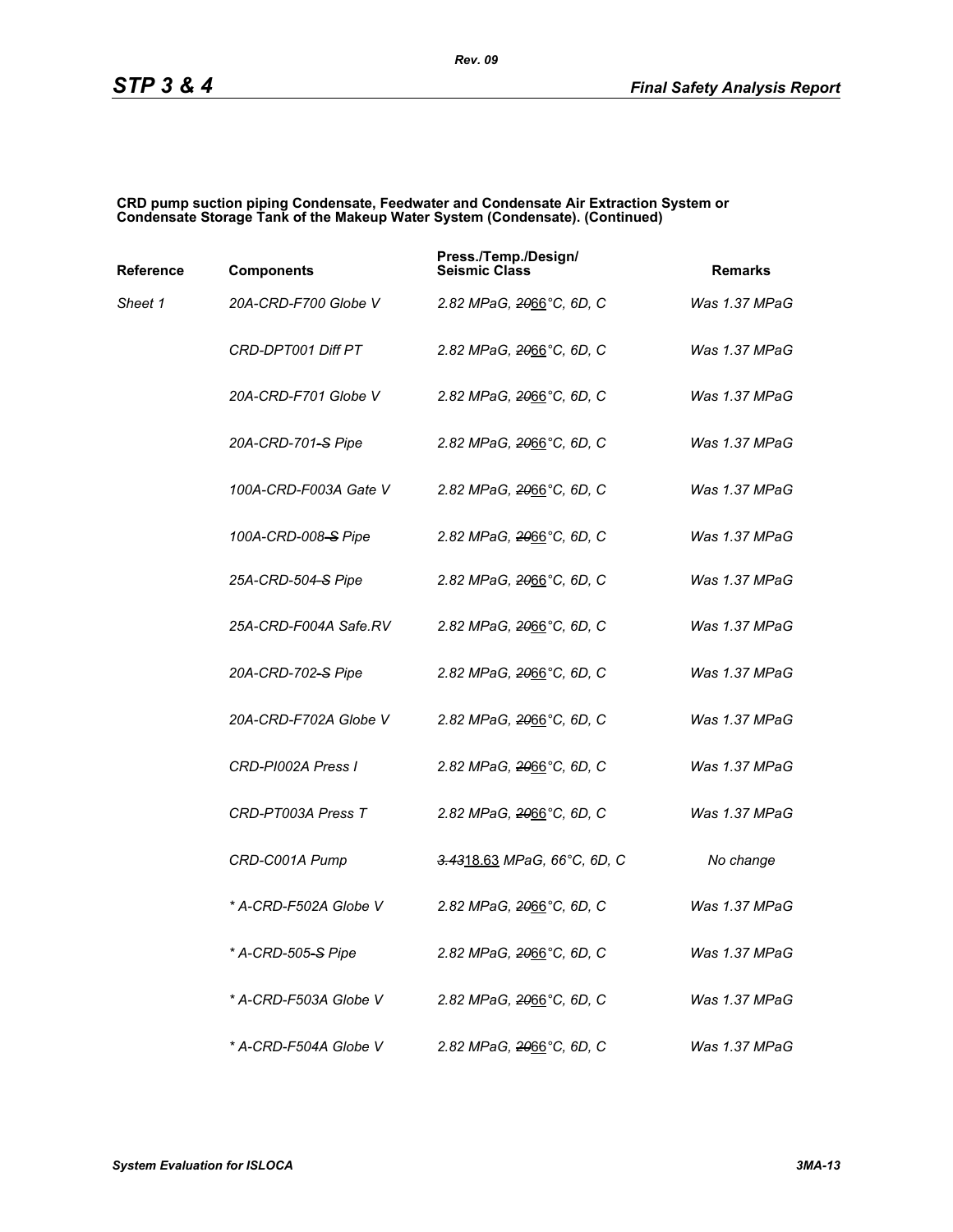#### **CRD pump suction piping Condensate, Feedwater and Condensate Air Extraction System or Condensate Storage Tank of the Makeup Water System (Condensate). (Continued)**

| Reference | <b>Components</b>              | Press./Temp./Design/<br><b>Seismic Class</b> | <b>Remarks</b> |
|-----------|--------------------------------|----------------------------------------------|----------------|
| Sheet 1   | * A-CRD-506-S Pipe             | 2.82 MPaG, <del>20</del> 66°C, 6D, C         | Was 1.37 MPaG  |
|           | * A-CRD-507 <del>-S</del> Pipe | 2.82 MPaG, 2066°C, 6D, C                     | Was 1.37 MPaG  |
|           | * A-CRD-F505A Globe V          | 2.82 MPaG, 2066°C, 6D, C                     | Was 1.37 MPaG  |
|           | * A-CRD-F506A Globe V          | 2.82 MPaG, 2066°C, 6D, C                     | Was 1.37 MPaG  |
|           | 100A-CRD-F003B Gate V          | 2.82 MPaG, 2066°C, 6D, C                     | Was 1.37 MPaG  |
|           | 100A-CRD-010-S Pipe            | 2.82 MPaG, <del>20</del> 66°C, 6D, C         | Was 1.37 MPaG  |
|           | 25A-CRD-508–S Pipe             | 2.82 MPaG, 2066°C, 6D, C                     | Was 1.37 MPaG  |
|           | 25A-CRD-F004B Safe.RV          | 2.82 MPaG, 2066°C, 6D, C                     | Was 1.37 MPaG  |
|           | 20A-CRD-703-S Pipe             | 2.82 MPaG, <del>20</del> 66°C, 6D, C         | Was 1.37 MPaG  |
|           | 20A-CRD-F702B Globe V          | 2.82 MPaG, <del>20</del> 66°C, 6D, C         | Was 1.37 MPaG  |
|           | CRD-PI002B Press I             | 2.82 MPaG, 2066°C, 6D, C                     | Was 1.37 MPaG  |
|           | CRD-PT003B Press T             | 2.82 MPaG, 2066°C, 6D, C                     | Was 1.37 MPaG  |
|           | CRD-C001B Pump                 | 3.4318.63 MPaG, 66°C, 6D, C                  | No change      |
|           | * A-CRD-509-S Pipe             | 2.82 MPaG, 2066°C, 6D, C                     | Was 1.37 MPaG  |
|           | * A-CRD-F502B Globe V          | 2.82 MPaG, 2066°C, 6D, C                     | Was 1.37 MPaG  |
|           | * A-CRD-F503B Globe V          | 2.82 MPaG, 2066°C, 6D, C                     | Was 1.37 MPaG  |
|           | * A-CRD-510 <del>-S</del> Pipe | 2.82 MPaG, 2066°C, 6D, C                     | Was 1.37 MPaG  |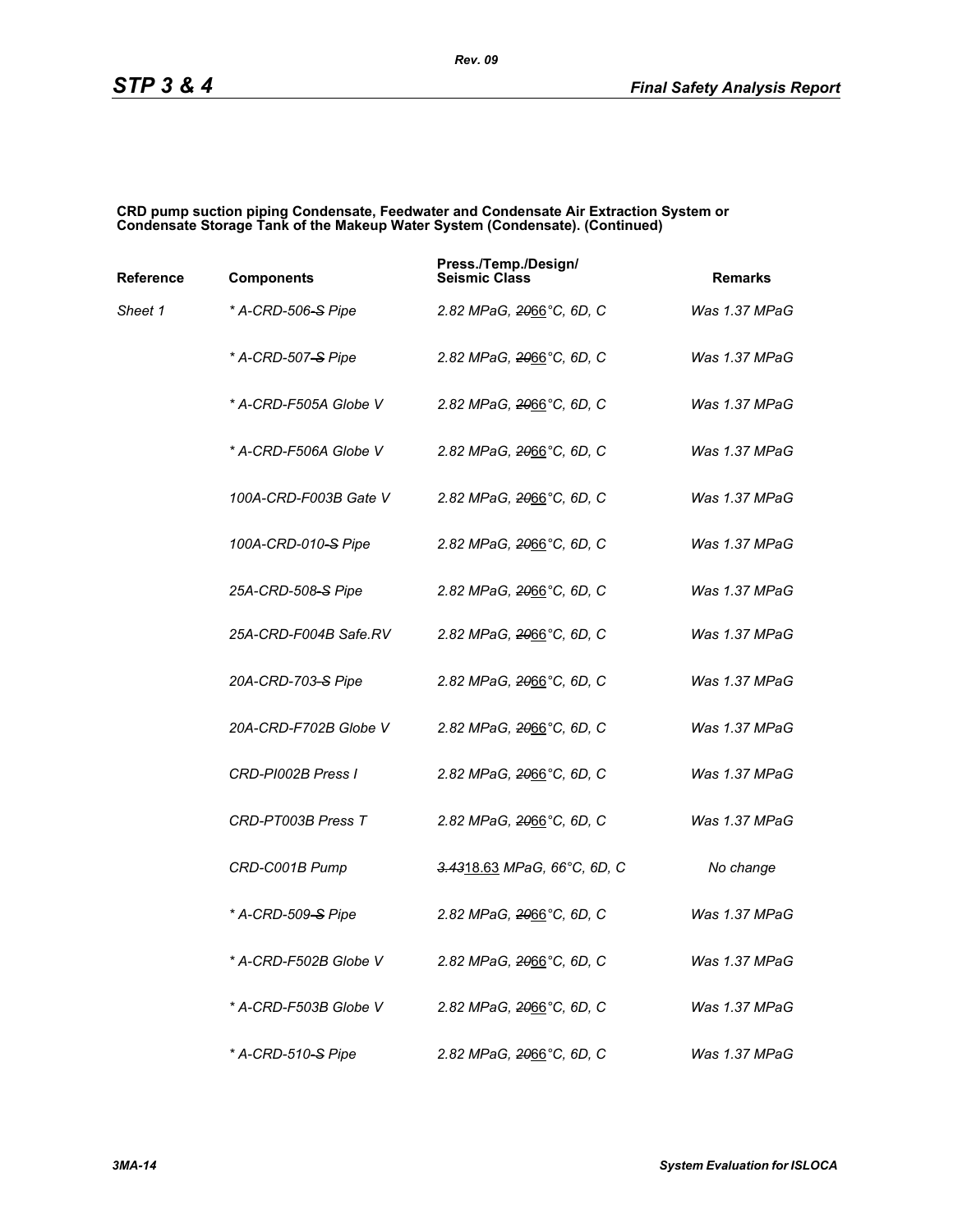#### **CRD pump suction piping Condensate, Feedwater and Condensate Air Extraction System or Condensate Storage Tank of the Makeup Water System (Condensate). (Continued)**

| <b>Reference</b> | <b>Components</b>     | Press./Temp./Design/<br><b>Seismic Class</b> | <b>Remarks</b>  |
|------------------|-----------------------|----------------------------------------------|-----------------|
| Sheet1           | * A-CRD-F504B Globe V | 2.82 MPaG, 2066°C, 6D, C                     | Was $1.37$ MPaG |
|                  | * A-CRD-F505B Globe V | 2.82 MPaG, 2066°C, 6D, C                     | Was 1.37 MPaG   |
|                  | * A-CRD-511-S Pipe    | 2.82 MPaG, 2066°C, 6D, C                     | Was $1.37$ MPaG |
|                  | * A-CRD-F506B Globe V | 2.82 MPaG, 2066°C, 6D, C                     | Was 1.37 MPaG   |
| Sheet 3          | 25A-CRD-075 Pipe      | 2.82 MPaG, 66°C, 6D, C                       | Was 1.37 MPaG   |
|                  | 25A-CRD-076 Pipe      | 2.82 MPaG, 66°C, 6D, C                       | Was 1.37 MPaG   |
|                  | 25A-CRD-077 Pipe      | 2.82 MPaG, 66°C, 6D, C                       | Was 1.37 MPaG   |
|                  | 25A-CRD-F062A Valve   | 2.82 MPaG, 66°C, 6D, C                       | Was 1.37 MPaG   |
|                  | 25A-CRD-F062B Valve   | 2.82 MPaG, 66°C, 6D, C                       | Was 1.37 MPaG   |

### **CRD interface from pump discharge to the MUWC System condensate storage tank**

| <b>Reference</b> | <b>Components</b>      | Press./Temp./Design/<br><b>Seismic Class</b> | <b>Remarks</b> |
|------------------|------------------------|----------------------------------------------|----------------|
|                  | 50A-CRD-034-S Pipe     | 18.63 MPaG, 66°C, 6D, C                      | No change      |
|                  | 5020A-CRD-035-S Pipe   | 18.63 MPaG, 66°C, 6D, C                      | No change      |
|                  | 5020A-CRD-F023 Globe V | 18.63 MPaG, 66°C, 6D, C                      | No change      |
|                  | 50A-MUWC-xxx-SPipe     | 1.37 MPaG, 66°C, 6D, C                       | No change      |

#### **CRD interface from pump discharge to the RRS System**

| <b>Reference</b> | <b>Components</b>    | Press./Temp./Design/<br><b>Seismic Class</b> | <b>Remarks</b> |
|------------------|----------------------|----------------------------------------------|----------------|
|                  | 20A-CRD-036-S Pipe   | 18.63 MPaG, 66°C, 4 <del>C</del> 6D, BC      | No change      |
|                  | 20A-CRD-F024 Globe V | 18.63 MPaG, 66°C, 4 <del>C</del> 6D, BC      | No change      |
|                  | 20A-CRD-F025 Globe V | 18.63 MPaG, 66°C, 4 <del>C</del> 6D, BC      | No change      |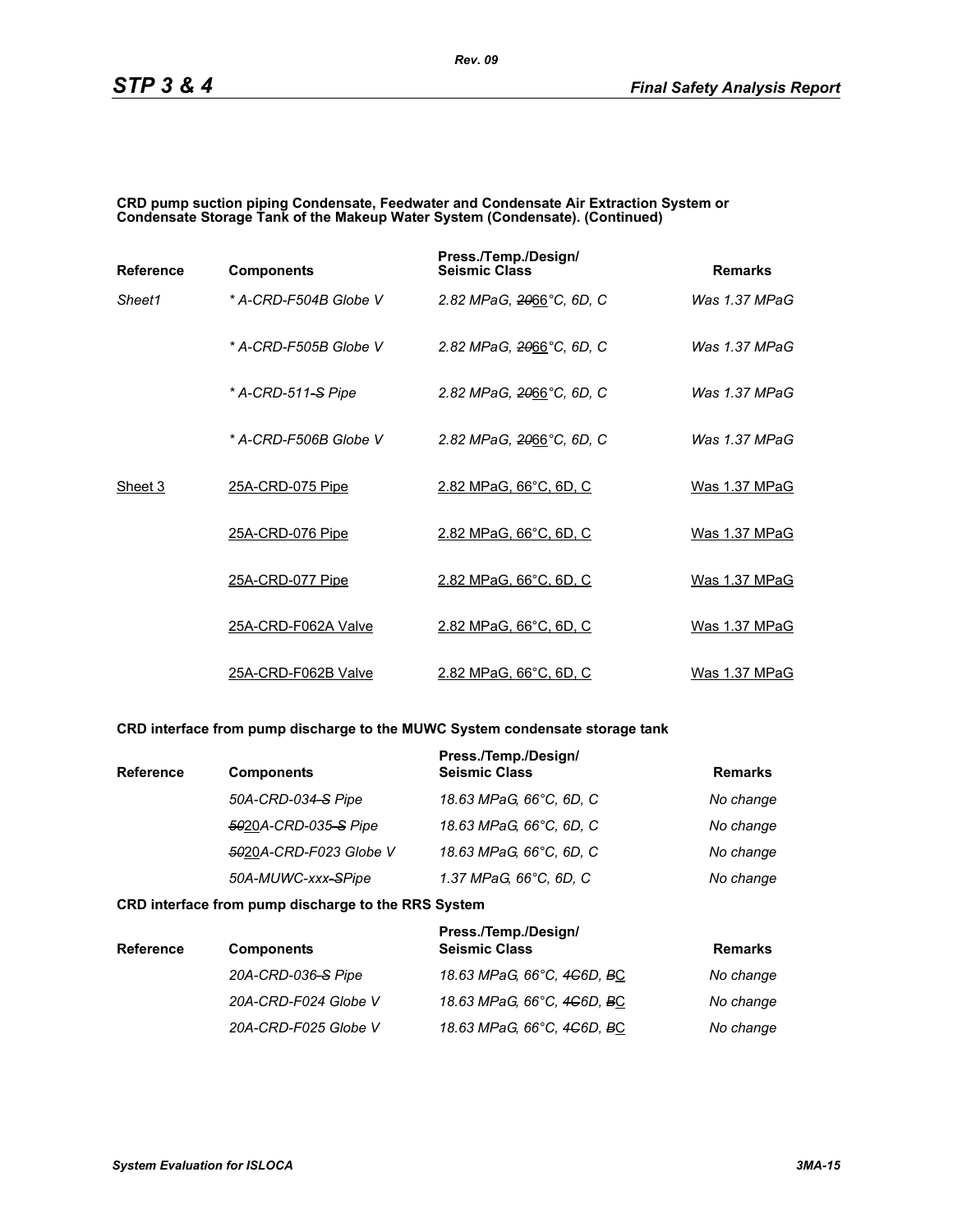**CRD interface from pump discharge to the CUW System**

| <b>Reference</b> | <b>Components</b>    | Press./Temp./Design/<br><b>Seismic Class</b>        | Remarks   |
|------------------|----------------------|-----------------------------------------------------|-----------|
|                  | 20A-CRD-037-S Pipe   | 18.63 MPaG, 66°C, 4 <del>C</del> 6D, <del>B</del> C | No change |
|                  | 20A-CRD-F026 Globe V | 18.63 MPaG, 66°C, 4 <del>C</del> 6D, <del>B</del> C | No change |
|                  | 20A-CRD-F027 Globe V | 18.63 MPaG, 66°C, 4 <del>C</del> 6D, <del>B</del> C | No change |

# **3MA.6.3 Upgraded Components - SLC System** STD DEP 3MA-1

**SLC Injection Pump A suction piping from the SLC storage tank.**

| Reference | <b>Components</b>       | Press./Temp./Design/<br><b>Seismic Class</b> | <b>Remarks</b> |
|-----------|-------------------------|----------------------------------------------|----------------|
|           | SLC-C001A Pump          | 10.79 MPaG, 66°C, 23B, A                     | No change      |
|           | SLC-F003A Relief V.     | 10.79 MPaG, 66°C, 23B, A                     | No change      |
|           | 50A-SLC Pipe            | 2.82 MPaG, 66°C, 23B, A                      | Was 1.37 MPaG  |
|           | 100A-SLC-F002A Valve LO | 2.82 MPaG, 66°C, 23B, A                      | Was 1.37 MPaG  |
|           | 100A-SLC-SS Pipe        | 2.82 MPaG, 66°C, 23B, A                      | Was 1.37 MPaG  |
|           | 100A-SLC-F001A Valve MO | 2.82 MPaG, 66°C, 23B, A                      | Was 1.37 MPaG  |
|           | * SLC-A001 Storage Tk.  | Static Hd., 66°C, 23B, A                     | No Change      |

**SLC Injection Pump B suction piping from the SLC storage tank.**

| <b>Reference</b> | <b>Components</b>       | Press./Temp./Design/<br><b>Seismic Class</b> | <b>Remarks</b>  |
|------------------|-------------------------|----------------------------------------------|-----------------|
|                  | SLC-C001B Pump          | 10.79 MPaG, 66°C, 23B, A                     | No change       |
|                  | SLC-F003B Relief V.     | 10.79 MPaG, 66°C, 23B, A                     | No change       |
|                  | 50A-SLC SS Pipe         | 2.82 MPaG, 66°C, 23B, A                      | Was 1.37 MPaG   |
|                  | 100A-SLC-F002B Valve LO | 2.82 MPaG, 66°C, 23B, A                      | Was $1.37$ MPaG |
|                  | 100A-SLC-SS Pipe        | 2.82 MPaG, 66°C, 23B, A                      | Was 1.37 MPaG   |
|                  | 20A-SLC-SS Pipe         | 2.82 MPaG, 66°C, 23B, A                      | Was 1.37 MPaG   |
|                  | 20A-SLC-F500 Valve      | 2.82 MPaG, 66°C, 23B, A                      | Was 1.37 MPaG   |
|                  | 100A-SLC-F001B Valve MO | 2.82 MPaG, 66°C, 23B, A                      | Was 1.37 MPaG   |
|                  | * SLC-A001 Storage Tk.  | Static Hd., 66°C, 23B, A                     | No Change       |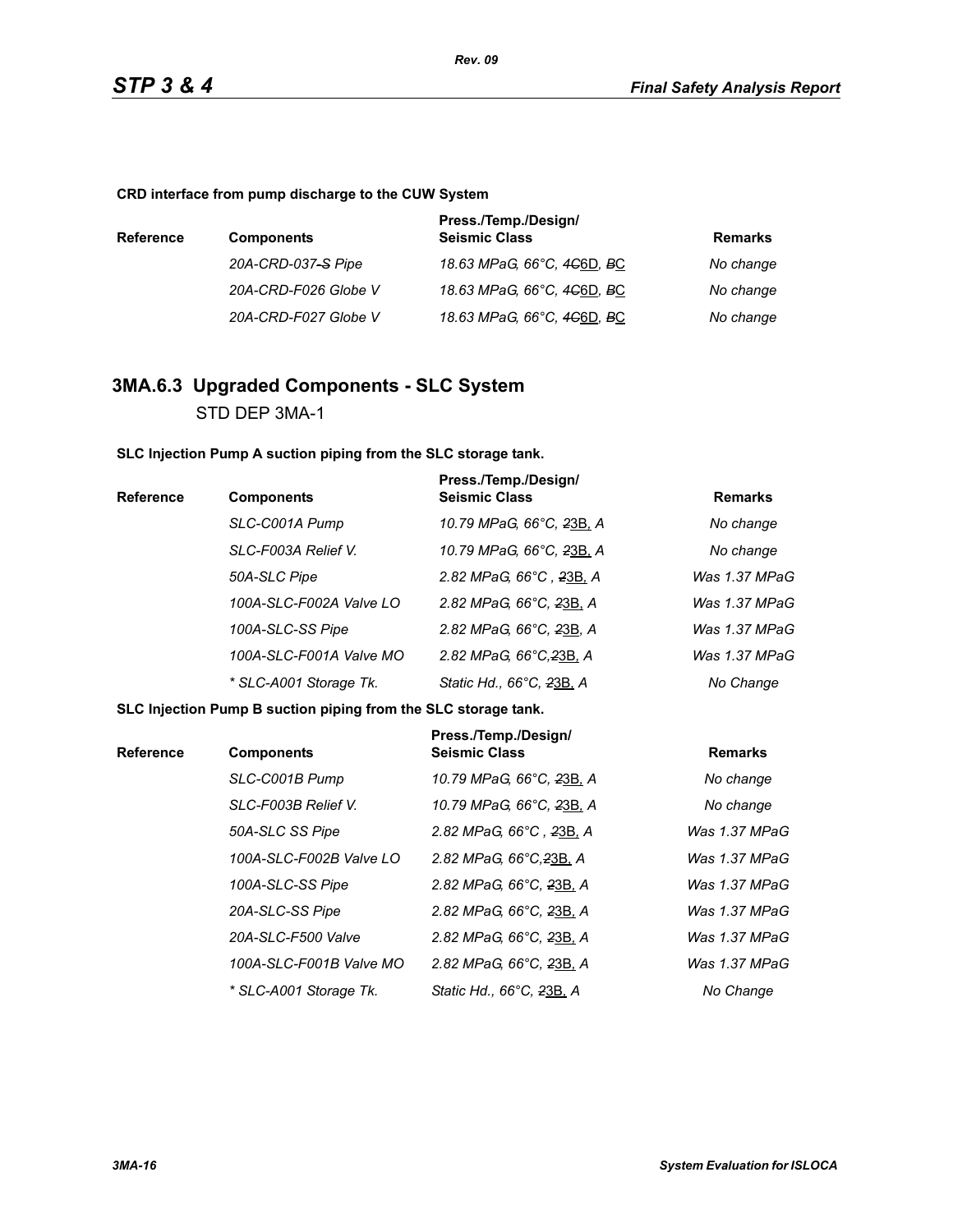#### **SLC test tank piping.**

|                  |                          | Press./Temp./Design/                                      |                |
|------------------|--------------------------|-----------------------------------------------------------|----------------|
| <b>Reference</b> | <b>Components</b>        | <b>Seismic Class</b>                                      | <b>Remarks</b> |
|                  | ** 40A-SLC-F011 Valve LC | 10.79 MPaG, 66°C, 23B, A                                  | Was ATP        |
|                  | 40A-SLC-SS Pipe          | <del>10.79</del> 2.82 MPaG, 66°C, <del>2</del> 3B,<br>AC. | Was 1.37 MPaG  |
|                  | SLC-A002 Test Tank       | 2.82 MPaG, 66°C, 23B, AC                                  | Was STH        |
|                  | 100A-SLC-SS Pipe         | 2.82 MPaG, 66°C, 23B, AC                                  | Was 1.37 MPaG  |
|                  | 100A-SLC-F012 Valve LC   | 2.82 MPaG, 66°C, 23B, A                                   | Was 1.37 MPaG  |
|                  | 25A-SLC-SS Pipe          | 2.82 MPaG, 66°C, 23B, AC                                  | Was 1.37 MPaG  |
|                  | SLC-F026 Relief V.       | 2.82 MPaG, 66°C, 23B, A                                   | Was 1.37 MPaG  |
|                  | 20A-SLC-SS Pipe          | 2.82 MPaG, 66°C, 23B, A                                   | Was 1.37 MPaG  |
|                  | 100A-SLC-SS Pipe         | 2.82 MPaG, 66°C, 23B, A                                   | Was 1.37 MPaG  |
|                  |                          |                                                           |                |

**SLC interface with MUWP for makeup and pressurization of suction piping from tank. (Pressure higher than static head of SLC storage tank.)**

| <b>Reference</b> | <b>Components</b>     | Press./Temp./Design/<br><b>Seismic Class</b> | <b>Remarks</b> |
|------------------|-----------------------|----------------------------------------------|----------------|
|                  | 80A-SLC-SS Pipe       | 2.821.37 MPaG, 66°C, 23B, C                  | Was 1.37 MPaG  |
|                  | SLC-F013 Check V.     | 2.82 MPaG, 66°C, 23B, C                      | Was 1.37 MPaG  |
|                  | 80A-SLC-SS Pipe       | 2.82 MPaG, 66°C, 23B, C                      | Was 1.37 MPaG  |
|                  | 80A-SLC-F014 Valve LC | 2.82 MPaG, 66°C, 23B, A                      | Was 1.37 MPaG  |
|                  | 80A-SLC-SS Pipe       | 2.82 MPaG, 66°C, 23B, C                      | Was 1.37 MPaG  |
|                  | 20A-SLC-SS Pipe       | 2.82 MPaG, 66°C, 23B, C                      | Was 1.37 MPaG  |
|                  | 20A-SLC-F020 Valve LO | 2.82 MPaG, 66°C, 23B, A                      | Was 1.37 MPaG  |
|                  | 20A-SLC-D002 RO       | 2.82 MPaG, 66°C, 23B, A                      | Was 1.37 MPaG  |
|                  | 20A-SLC-SS Pipe       | 2.82 MPaG, 66°C, 23B, C                      | Was 1.37 MPaG  |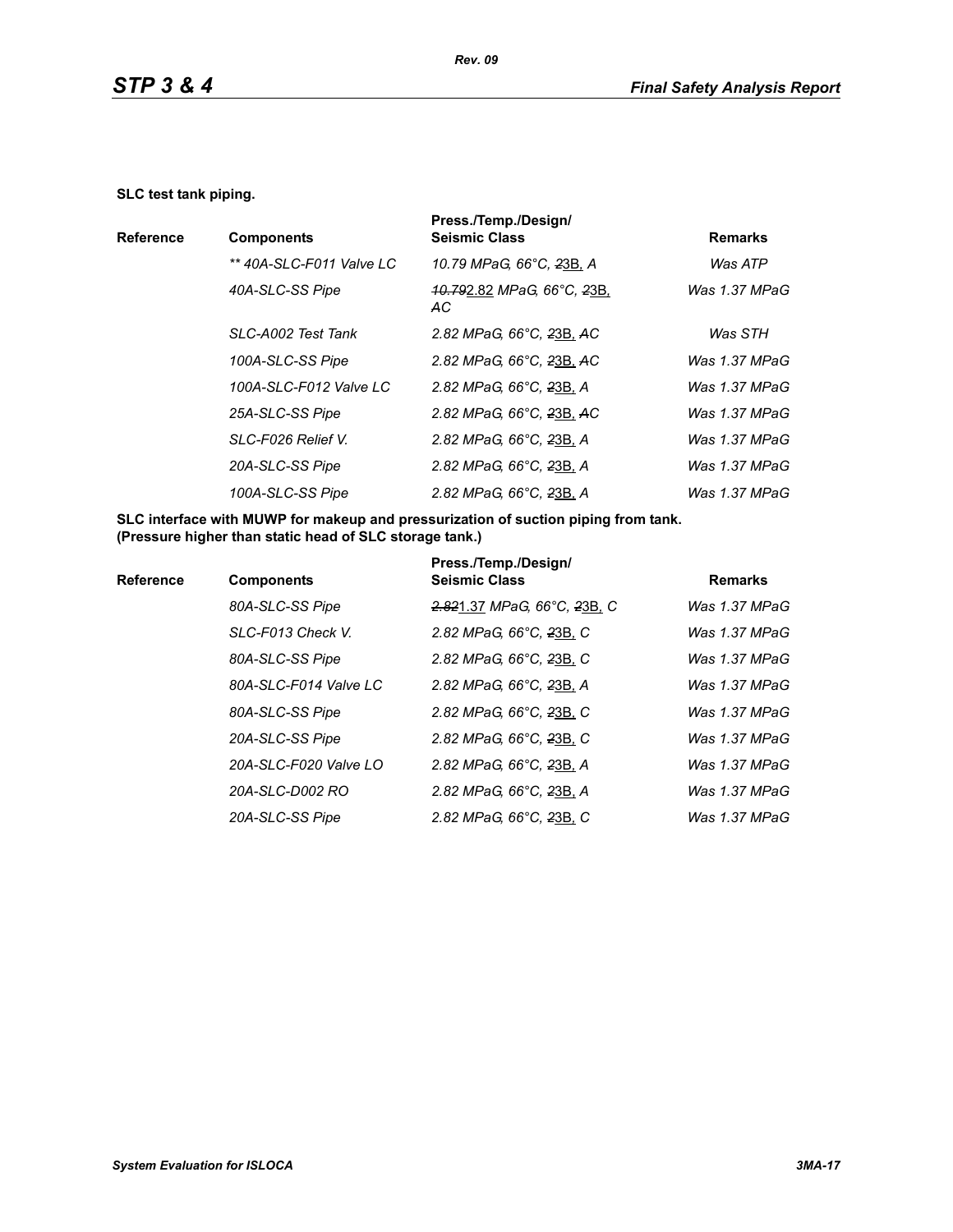**SLC storage tank interface with MUWP for purified makeup water.**

| <b>Reference</b> | <b>Components</b>     | Press./Temp./Design/<br><b>Seismic Class</b>             | <b>Remarks</b> |
|------------------|-----------------------|----------------------------------------------------------|----------------|
|                  | 80A-SLC-SS Pipe       | 2.821.37MPaG, 66°C, 23B, C                               | Was 1.37 MPaG  |
|                  | SLC-F013 Check V.     | 2.82 MPaG, 66°C, 23B, C                                  | Was 1.37 MPaG  |
|                  | 80A-SLC-SS Pipe       | 2.82 MPaG, 66°C, 23B, C                                  | Was 1.37 MPaG  |
| <b>Reference</b> | <b>Components</b>     | Press./Temp./Design/<br><b>Seismic Class</b>             | <b>Remarks</b> |
|                  | 25A-SLC-SS Pipe       | 2.82 MPaG, 66°C, 23B, C                                  | Was 1.37 MPaG  |
|                  | 25A-SLC-F015 Valve LC | 2.82 MPaG, 66°C, 23B, AC                                 | Was 1.37 MPaG  |
|                  | 20A-SLC-SS Pipe       | 2.82 MPaG, 66°C, 2B4D, C                                 | Was 1.37 MPaG  |
|                  | 20A-SLC-F505 Valve NO | 2.82 MPaG, 66°C, 2B4D, AC                                | Was 1.37 MPaG  |
|                  | 25A-SLC-SS Pipe       | 2.82 MPaG, 66°C, 2B4D, C                                 | Was 1.37 MPaG  |
|                  | 25A-SLC-F023 Valve LC | 2.82 MPaG, 66°C, 2B4D, AC                                | Was 1.37 MPaG  |
|                  | 25A-SLC-SS Pipe       | <del>2.82</del> 0.863 MPaG, 66°C, <del>2B</del> 4D,<br>С | No Change      |
|                  | *SLC-A001 Storage TK. | Static Head, 66°C, 23B, A                                | No Change      |

## **3MA.7.3 Upgraded Component - CUW System** STD DEP 3MA-1

#### **CUW system interface with Radwaste System**

| <b>Reference</b> | <b>Components</b>     | Press./Temp./Design/<br><b>Seismic Class</b> | Remarks        |
|------------------|-----------------------|----------------------------------------------|----------------|
|                  | xxA-CUW-xxx Pipe(Sam) | 2.82 MPaG, 66°C, 6D, C                       | Was 0.981 MPaG |
|                  | xxA-CUW-xxx Pipe(RV)  | 2.82 MPaG, 66°C, 6D, C                       | Was 0.981 MPaG |

### **3MA.8.1 Upgrade Description**

STD DEP T1 2.4-1

*This new line has the gate valve locked open with the check valve's flow direction into the skimmer surge tank and provides an open path into the skimmer surge tank from valves* RHR F016A, *RHR-F016B and RHR-F016C.*

And to the last sentence of the second paragraph.

*All the piping between the FPC valves, FPC-F029, FPC- F031, and FPC-F106 and the RHR valves,* RHR-F016A, *RHR-F016B and RHR-F016C, were upgraded to the URS design pressure of 2.82 MPaG.*

The following information is added to the last sentence of the third paragraph.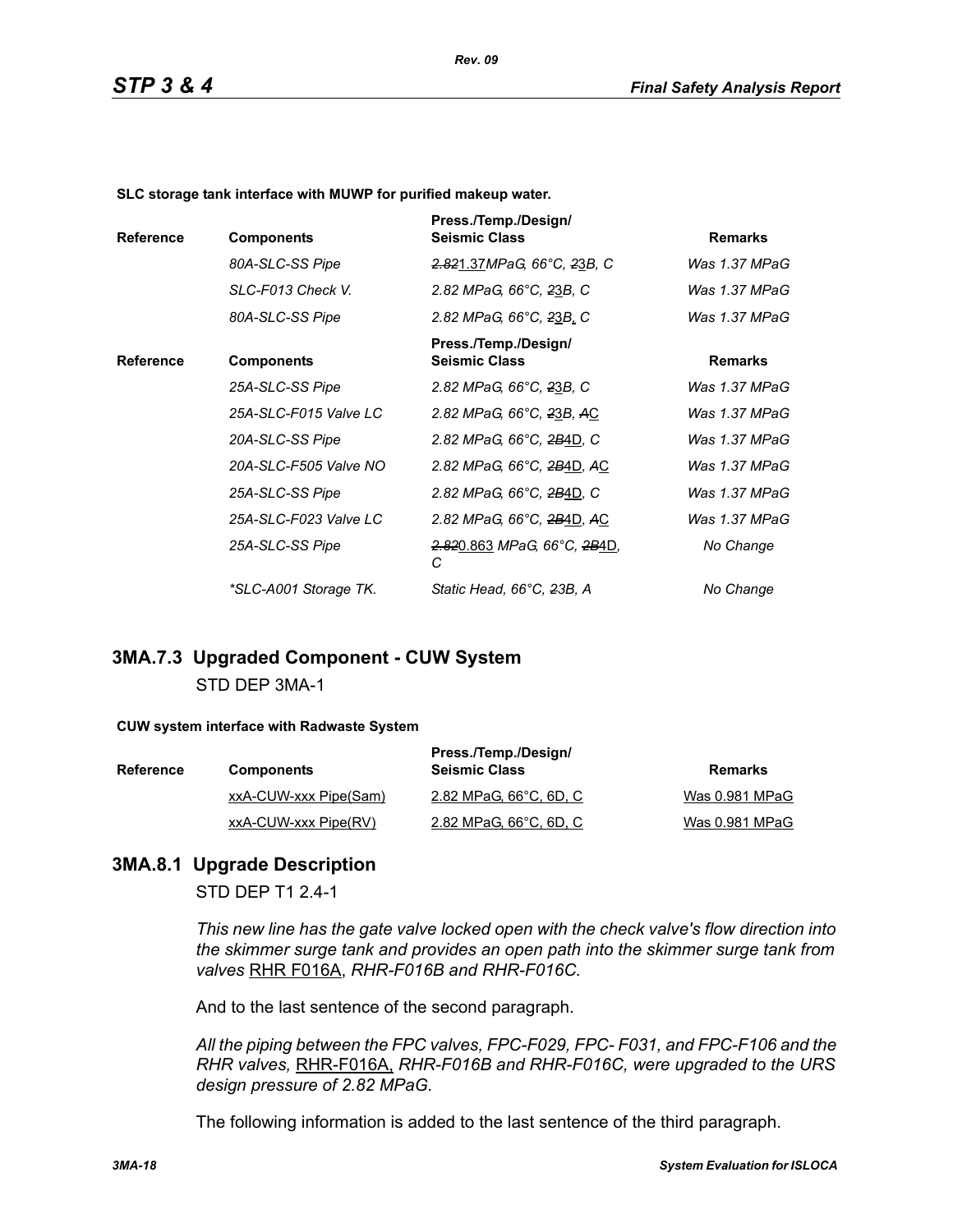*Valves FPC-F093 and FPC-F017 are always locked open and provide an open path from the RHR valves,* RHR-F015A, *RHR-F015B and RHR-F015C, to the spent fuel storage pool and cask pit.*

## **3MA.8.3 Upgraded Components - FPC System**

STD DEP T1 2.4-1

STD DEP 3MA-1

| Reference | <b>Components</b>           | Press./Temp./Design/<br><b>Seismic Class</b> | Remarks   |
|-----------|-----------------------------|----------------------------------------------|-----------|
|           | 250A300A-RHR-F015A Valve MO | 3.43 MPaG, 182°C,3B,As                       | No Change |
|           | 250A300A-FPC-SS Pipe        | 1.57 MPaG, 66°C, 4C, A(S2)                   | No Change |

The following information is added to the **FPC System interface with makeup from RHR System or SPCU System** grouping.

| <b>Reference</b> | <b>Components</b>       | Press./Temp./Design/<br><b>Seismic Class</b> | Remarks   |
|------------------|-------------------------|----------------------------------------------|-----------|
|                  | 300A-RHR-F016A Valve MO | 2.82 MPaG, 182°C, 3B, As                     | No Change |
|                  | 300A-FPC-SS Pipe        | 2.82 MPaG, 66°C, 4C, B(S1, S2)               | No Change |

- *\* FPC Valve F029 is open only for fuel pool cooling mode B (maximum heat load operation with RHR System*  $\underline{A}$ *, B or C operating in parallel with FPC System).*
- *\*\* FPC Valve F031 is open only for fuel pool cooling mode B (refueling when Dryer/Separator Pool is drained and pumped to Radwaste LCW collector tank by RHR System* A, *B or C).*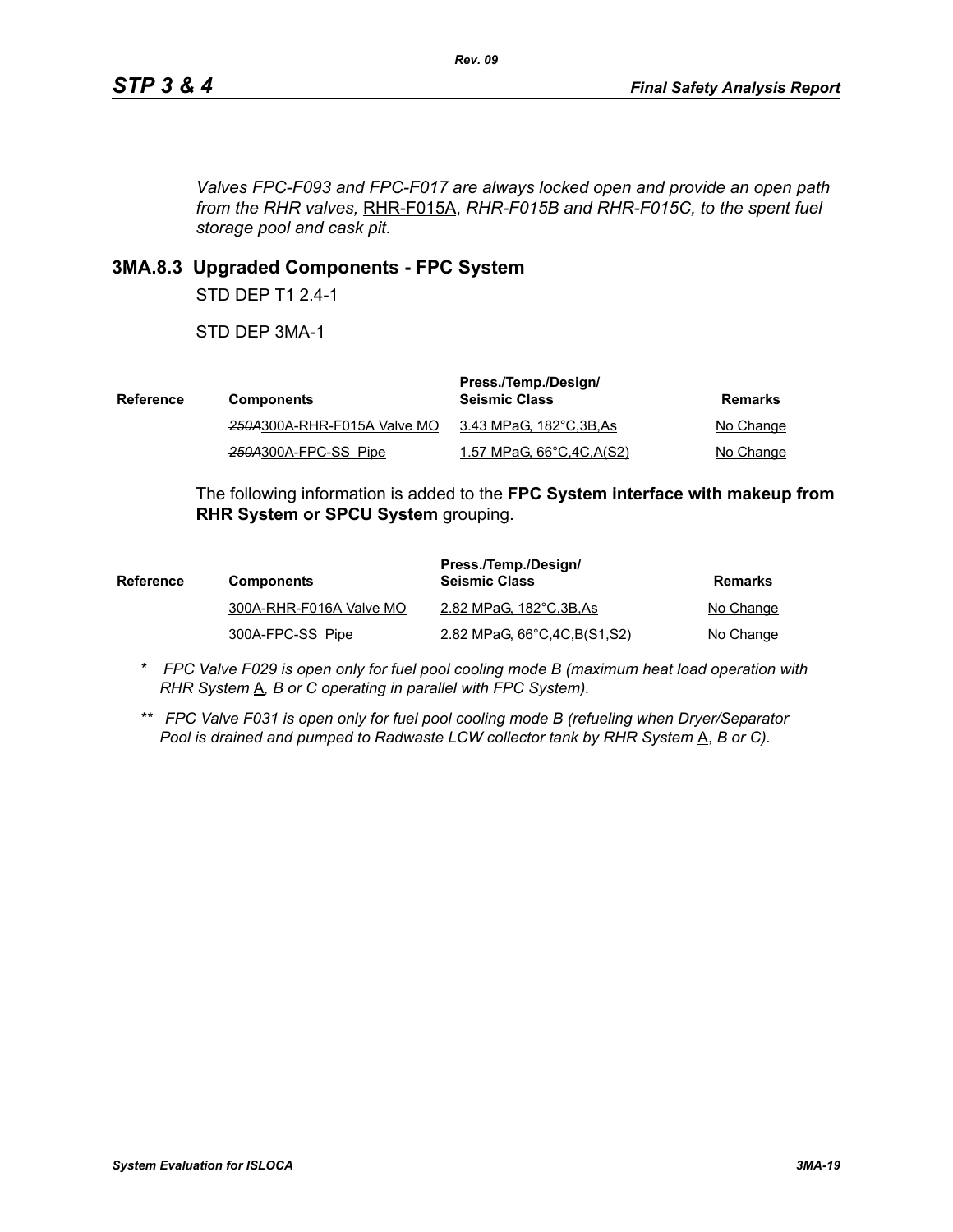**FPC System interface with makeup from RHR System or SPCU System.**

|           |                            | Press./Temp./Design/                         |                |
|-----------|----------------------------|----------------------------------------------|----------------|
| Reference | <b>Components</b>          | <b>Seismic Class</b>                         | <b>Remarks</b> |
|           | 250300A-RHR-F015C Valve MO | 3.43 MPaG, 182°C, 3B, As                     | No change      |
|           | 250300A-FPC-SS Pipe        | 1.57 MPaG, 66°C, <del>3B,</del> 4C, A(S2)    | No change      |
|           | 250300A-RHR-F015B Valve MO | 3.43 MPaG, 182°C, 3B, As                     | No change      |
|           | 250A-FPC-F022 Valve LOLC   | 1.57 MPaG, 66°C, 4C, A(S2)                   | No change      |
|           | 250A-FPC-SS Pipe           | 1.57 MPaG, 66°C, 4C,<br><u>A(S2)B(S1,S2)</u> | No change      |
|           | 250A-FPC-F023 Check Valve  | 1.57 MPaG, 66°C, 4C,<br><u>A(S2)B(S1,S2)</u> | No change      |
|           | 250A-FPC-SS Pipe           | 1.57 MPaG, 66°C, 4C,<br><u>A(S2)B(S1,S2)</u> | No change      |
|           | 20A-FPC-F097 Valve         | <u>1.57 MPaG, 66°C, 4C, A(S2)</u>            | No change      |
|           | 20A-FPC-xxx SS Pipe        | <u>1.57 MPaG, 66°C, 4C, A(S2)</u>            | No change      |
|           | 80A-FPC-F096 Valve         | 1.57 MPaG, 66°C, 4C, A(S2)                   | No change      |

# **3MA.10.3 Upgraded Component - RRS System**

STD DEP 3MA-1

**RRS interface with MUWP System for Reactor Internal Pump (RIP) casing makeup water.**

|           |                                  | Press./Temp./Design/     |                |
|-----------|----------------------------------|--------------------------|----------------|
| Reference | <b>Components</b>                | <b>Seismic Class</b>     | <b>Remarks</b> |
|           | xxA-MUWP-xxx Pipe                | 2.82 MPaG, 66°C, 6D,C    | Was 1.37 MPaG  |
|           | xxA-MUWP-Fxxx Valve              | 2.82 MPaG, 66°C, 6D,C    | Was 1.37 MPaG  |
|           | 15A-MUWP-188 Pipe                | 2.82 MPaG, 66°C, 6D,C    | Was 1.37 MPaG  |
|           | 15A-MUWP-F145 Valve              | 2.82 MPaG, 66°C, 6D,C    | Was 1.37 MPaG  |
|           | 50A-MUWP-186 Pipe                | 2.82 MPaG, 66°C, 6D,C    | Was 1.37 MPaG  |
|           | 50A-MUWP-F143 Valve              | 2.82 MPaG, 66°C, 6D,C    | Was 1.37 MPaG  |
|           | 50A-MUWP-187 Pipe                | 2.82 MPaG, 66°C, 6D,C    | Was 1.37 MPaG  |
|           | 50A-MUWP-F144 Valve              | 2.82 MPaG, 66°C, 6D,C    | Was 1.37 MPaG  |
|           | xxA-MUWP-xxx Pipe                | 2.82 MPaG, 171°C, 3B, As | Was 1.37 MPaG  |
|           | xxA-MUWP-Fxxx Valve              | 2.82 MPaG, 171°C, 3B, As | Was 1.37 MPaG  |
|           | 150A-RRSMUWP-Fxxx Check<br>Valve | 1.37 MPaG, 66°C, 6D, C   | No change      |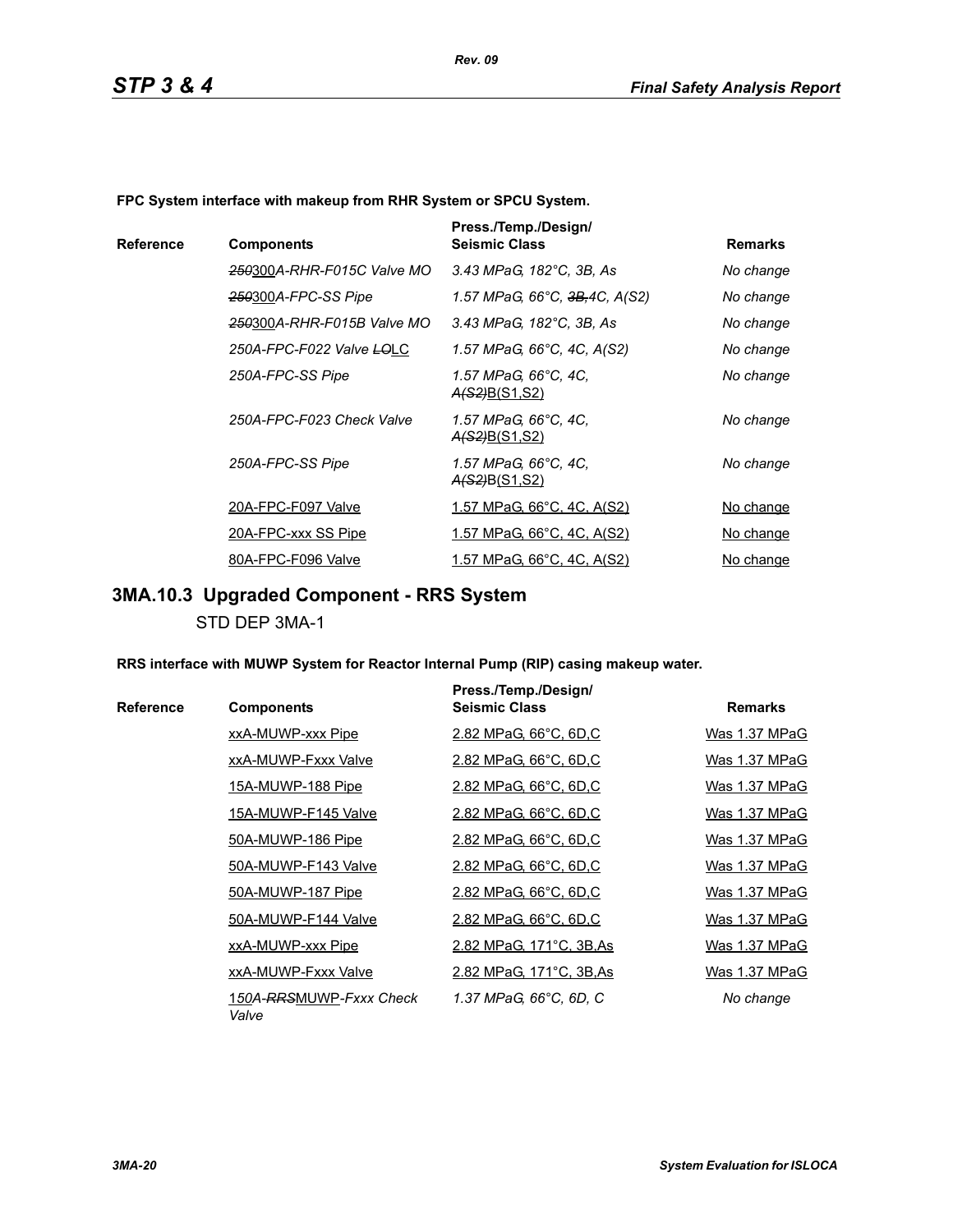# **3MA.11.3 Upgraded Components -** *MUCW***MUWC System** STD DEP 3MA-1

### **MUWC System interface with MUWP**

| Reference | <b>Components</b>                 | Press./Temp./Design/<br><b>Seismic Class</b> | <b>Remarks</b> |
|-----------|-----------------------------------|----------------------------------------------|----------------|
|           | 150125A-WUMPMUWP-101 SS<br>Pipe   | 1.37 MPaG, 66°C, 46D, C                      | No change      |
|           | 150A-WUMPMUWP-Fxxx SS<br>Valve LO | 1.37 MPaG, 66°C, 46D, C                      | No change      |
|           | 150AWUMPMUWP-Fxxx SS<br>Check V   | 1.37 MPaG, 66°C, 46D, C                      | No change      |

### **MUWC interface with the CRD System pump discharge piping.**

|                  |                     | Press./Temp./Design/   |           |
|------------------|---------------------|------------------------|-----------|
| <b>Reference</b> | <b>Components</b>   | <b>Seismic Class</b>   | Remarks   |
| Sheet 1          | 50A-MUWC-F103 Valve | 1.37 MPaG. 66°C. 4D. B | Lock Open |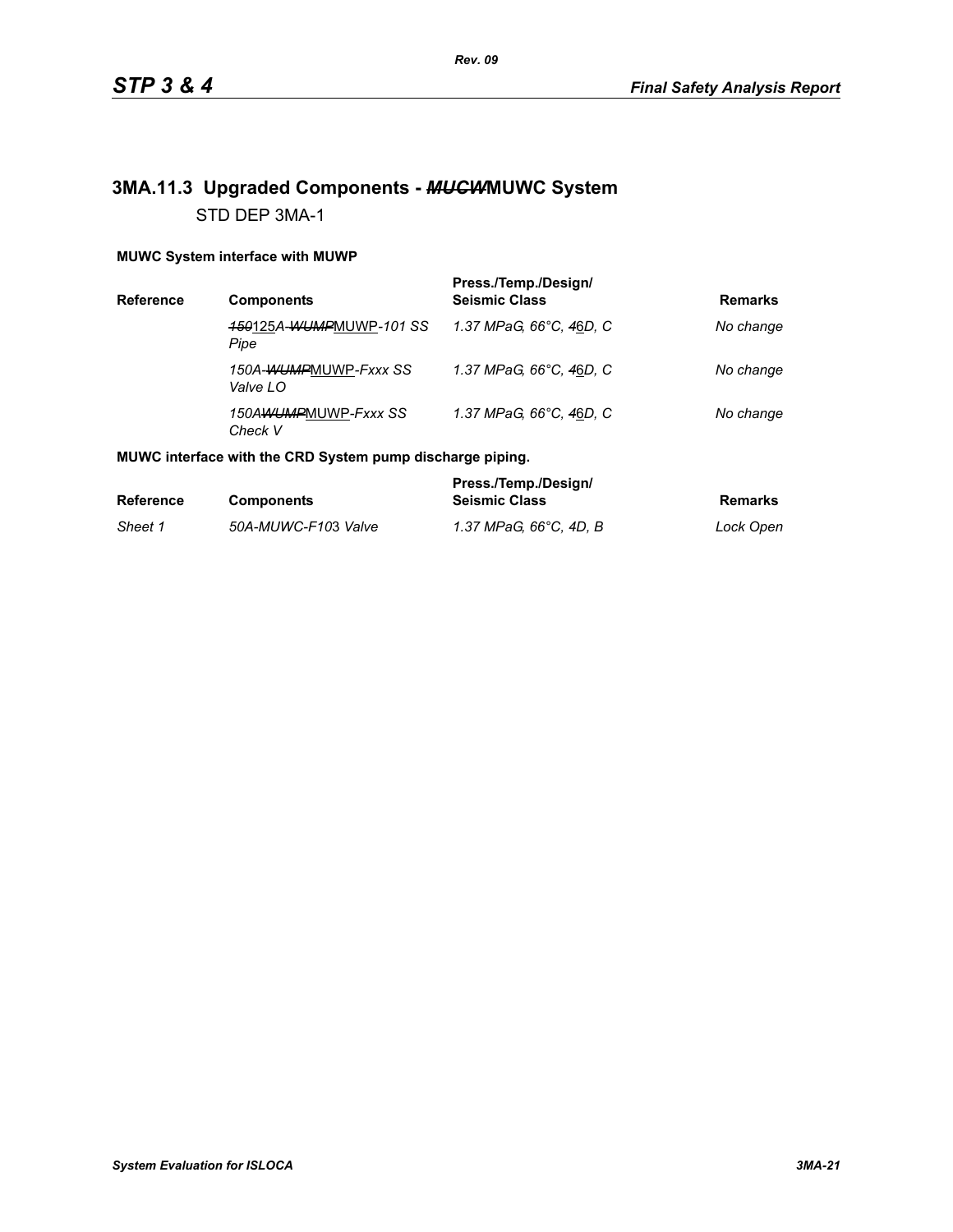# **3MA.12.3 Upgraded Components - MUWP System** STD DEP 3MA-1

**MUWP System interface with RRS for Reactor Internal Pump (RIP) casing makeup water.**

| Reference | <b>Components</b>           | Press./Temp./Design/<br><b>Seismic Class</b> | <b>Remarks</b> |
|-----------|-----------------------------|----------------------------------------------|----------------|
| Sheet 1   | 4520A-RRS-502A-K Pipes      | 8.62 MPaG, 302°C, 4A, As                     | No change      |
|           | 4520A-RRS-F504A-K Valves NC | 8.62 MPaG, 302°C, 4A, As                     | No change      |
|           | 15A-MUWP-189-198 Pipes      | 2.82 MPaG, 66°C, 46D, C                      | Was 1.37 MPaG  |
|           | 50A-MUWP-185 Pipe           | 2.82 MPaG, 66°C, 46D, C                      | Was 1.37 MPaG  |
|           | xxA-MUWP-xxx Pipe           | 2.82 MPaG, 66°C, 6D,C                        | Was 1.37 MPaG  |
|           | xxA-MUWP-Fxxx Valve         | 2.82 MPaG, 66°C, 6D,C                        | Was 1.37 MPaG  |
|           | 15A-MUWP-188 Pipe           | 2.82 MPaG, 66°C, 6D,C                        | Was 1.37 MPaG  |
|           | 15A-MUWP-F145 Valve         | 2.82 MPaG, 66°C, 6D,C                        | Was 1.37 MPaG  |
|           | 50A-MUWP-186 Pipe           | 2.82 MPaG, 66°C, 6D,C                        | Was 1.37 MPaG  |
|           | 50A-MUWP-F143 Valve         | 2.82 MPaG, 66°C, 6D,C                        | Was 1.37 MPaG  |
|           | 50A-MUWP-187 Pipe           | 2.82 MPaG, 66°C, 6D,C                        | Was 1.37 MPaG  |
|           | 50A-MUWP-F144 Valve         | 2.82 MPaG, 66°C, 6D,C                        | Was 1.37 MPaG  |
|           | xxA-MUWP-xxx Pipe           | 2.82 MPaG, 171°C, 3B, As                     | Was 1.37 MPaG  |
|           | xxA-MUWP-Fxxx Valve         | 2.82 MPaG, 171°C, 3B, As                     | Was 1.37 MPaG  |
|           | 50A-MUWP-183 Pipe           | 1.37 MPaG, 66°C, 46D, C                      | No change      |
|           | 80A-MUWP-181 Pipe           | 1.37 MPaG, 66°C, 46D, C                      | No change      |
|           | 80A-MUWP-F140 Valve LO      | 1.37 MPaG, 66°C, 46D, C                      | No change      |
|           | 125A-MUWP-101 Pipe          | 1.37 MPaG, 66°C, 46D, C                      | No change      |
|           | 125A-MUWP-F101 Valve LO     | 1.37 MPaG, 66°C, 46D, C                      | No change      |
|           | 20A-MUWP-602 Pipe           | 1.37 MPaG, 66°C, 46D, C                      | No change      |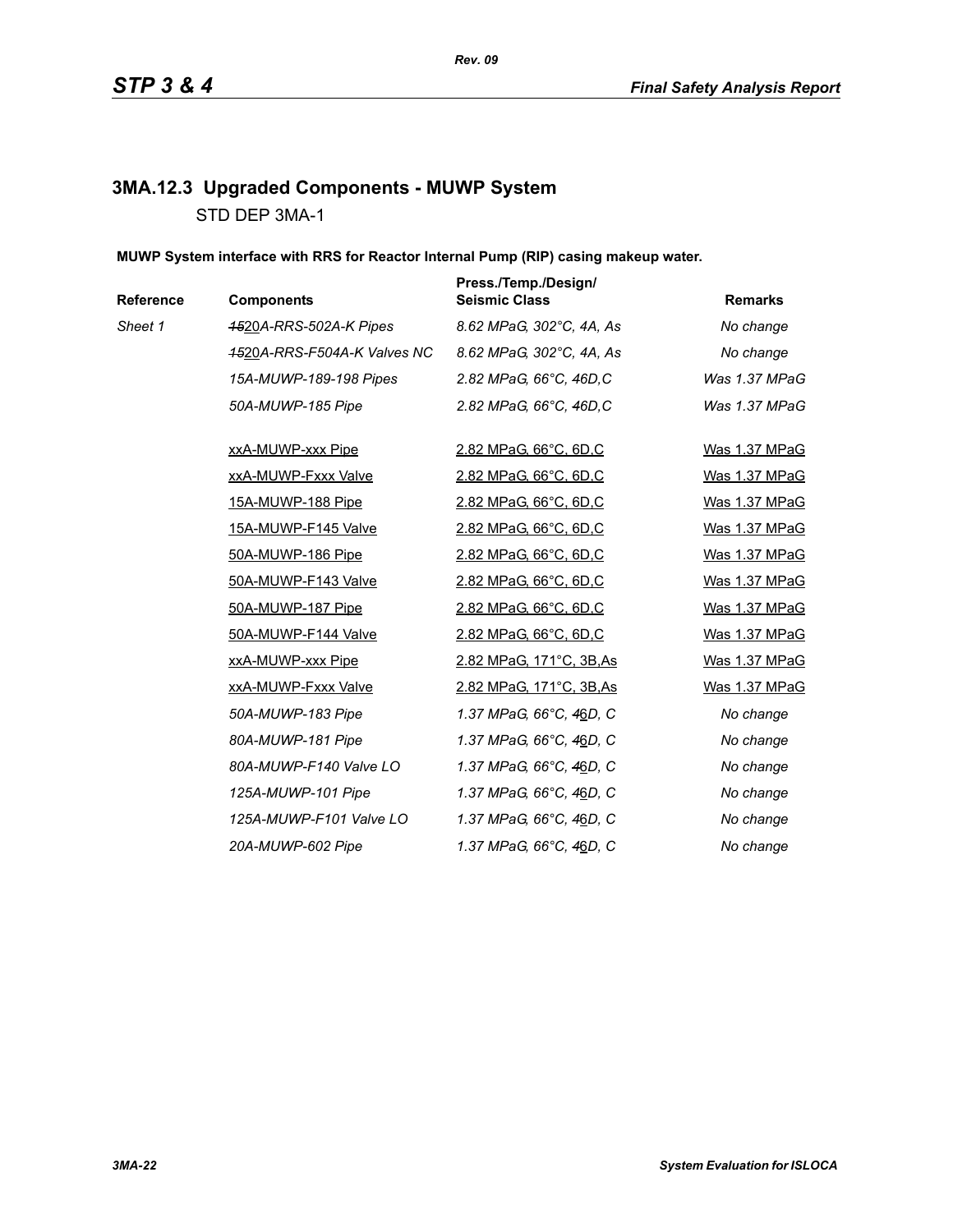| Reference | <b>Components</b>             | Press./Temp./Design/<br><b>Seismic Class</b> | <b>Remarks</b> |
|-----------|-------------------------------|----------------------------------------------|----------------|
| Sheet 1   | 20A-MUWP-F602 Valve NC        | 1.37 MPaG, 66°C, 46D, C                      | No change      |
|           | 20A-MUWP-601 Pipe             | 1.37 MPaG, 66°C, 46D, C                      | No change      |
|           | 20A-MUWP-F601 Valve NC        | 1.37 MPaG, 66°C, 46D, C                      | No change      |
|           | 20A-MUWP-FQ102 Flow Integr.   | 1.37 MPaG, 66°C, 46D, C                      | No change      |
|           | 20A-MUWP-801 Pipe             | 1.37 MPaG, 66°C, 46D, C                      | No change      |
|           | 20A-MUWP-F801 Valve NC        | 1.37 MPaG, 66°C, 46D, C                      | No change      |
|           | 20A-MUWP-800 Pipe             | 1.37 MPaG, 66°C, 46D, C                      | No change      |
|           | 20A-MUWP-F800 Valve NC        | 1.37 MPaG, 66°C, 46D, C                      | No change      |
|           | 20A-MUWP-PX101 Press, Pt.     | 1.37 MPaG, 66°C, 46D, C                      | No change      |
|           | 20A-MUWP-600 Pipe             | 1.37 MPaG, 66°C, 46D, C                      | No change      |
|           | 20A-MUWP-F600 Valve NC        | 1.37 MPaG, 66°C, 46D, C                      | No change      |
|           | 20A-MUWP-F100 Valve LO        | 1.37 MPaG, 66°C, 46D, C                      | No change      |
|           | 125A-MUWP-102 Pipe            | 1.37 MPaG, 66°C, 46D, C                      | No change      |
|           | 125A-MUWP-F102 Valve NC       | 1.37 MPaG, 66°C, 46D, C                      | No change      |
|           | 150A-MUWP-xxx Pipe            | 1.37 MPaG, 66°C, 46D, C                      | No change      |
|           | 150A-MUWP-xxx Pipe            | 1.37 MPaG, 66°C, 46D, C                      | No change      |
|           | 150A-RRSMUWP-Fxxx Check Valve | 1.37 MPaG, 66°C, 46D, C                      | No change      |
|           | 150A-MUWP-xxx Pipe            | Static Head, 66°C, 46D, C                    | No change      |

**MUWP System interface with RRS for Reactor Internal Pump (RIP) casing makeup water. (Cont.)**

### **3MA.13.1 Upgraded Description**

### STD DEP 3MA-1

*The Radwaste System LCW and HCW inlet piping header connects to each interfacing system at a valve. The header is not upgraded because it is an open pathway to the*  collector tanks. The dualfour LCW tanks rotate the fill mode one at a time through a *level controlled AO valve at the inlet of each tank. The maintenance valve is a lock open type. The dual*three *HCW tanks operate similarly to the LCW tanks.*